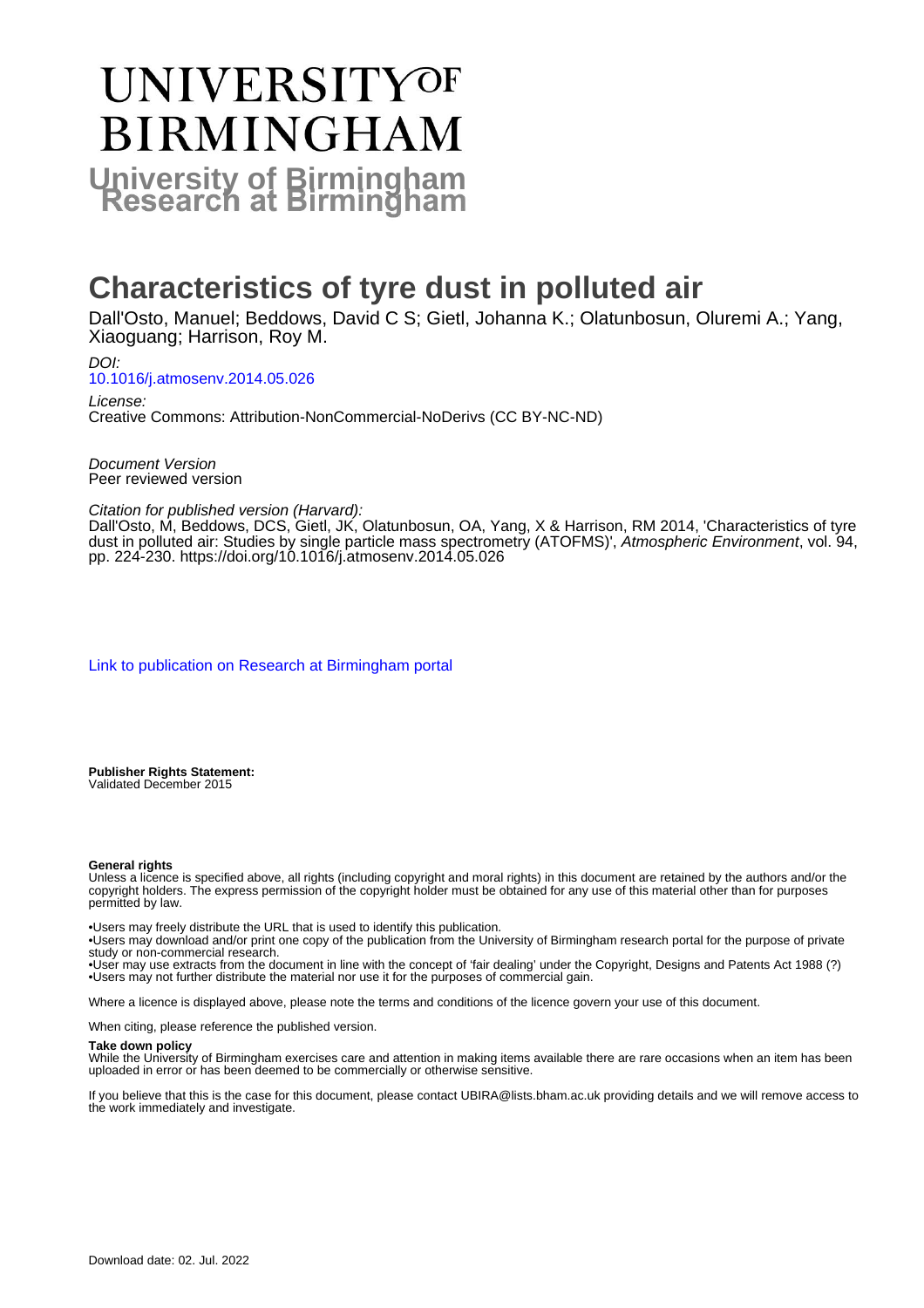| 1<br>$\overline{2}$<br>3<br>$\overline{4}$<br>5<br>6 | <b>CHARACTERISTICS OF TYRE DUST IN</b><br>POLLUTED AIR: STUDIES BY SINGLE PARTICLE<br><b>MASS SPECTROMETRY (ATOFMS)</b>                                                                                                                                           |
|------------------------------------------------------|-------------------------------------------------------------------------------------------------------------------------------------------------------------------------------------------------------------------------------------------------------------------|
| $\overline{7}$<br>8<br>9<br>10                       | Manuel Dall'Osto <sup>1,2*</sup> , David C.S. Beddows <sup>2</sup> , Johanna K.<br>Gietl <sup>2,5</sup> , Oluremi A. Olatunbosun <sup>3</sup> , Xiaoguang Yang <sup>3</sup> and<br>Roy M. Harrison <sup>2,4</sup>                                                 |
| 11<br>12<br>13                                       | <sup>1</sup> Institut de Ciències del Mar, CSIC, Pg Marítim de la Barceloneta 37-49 08003<br><b>Barcelona, Spain</b>                                                                                                                                              |
| 14<br>15<br>16<br>17<br>18<br>19<br>20               | <sup>2</sup> National Centre for Atmospheric Science<br>Division of Environmental Health & Risk Management<br><b>School of Geography, Earth &amp; Environmental Sciences</b><br>University of Birmingham, Edgbaston, Birmingham, B15 2TT<br><b>United Kingdom</b> |
| 21<br>22<br>23                                       | <sup>3</sup> School of Mechanical Engineering<br>University of Birmingham, Edgbaston, Birmingham, B15 2TT<br><b>United Kingdom</b>                                                                                                                                |
| 24<br>25<br>26<br>27                                 | <sup>4</sup> Also at: Department of Environmental Sciences/Center of Excellence in<br>Environmental Studies, King Abdulaziz University, Jeddah, 21589<br>Saudi Arabia                                                                                             |
| 28<br>29<br>30<br>31<br>32<br>33<br>34               | <sup>5</sup> Now at: Deutscher Wetterdienst<br>Hohenpeißenberg Meteorological Observatory, Albin-Schwaiger-Weg 10 82383<br>Hohenpeißenberg, Germany                                                                                                               |
|                                                      |                                                                                                                                                                                                                                                                   |

-

<span id="page-1-0"></span><sup>∗</sup> Corresponding Author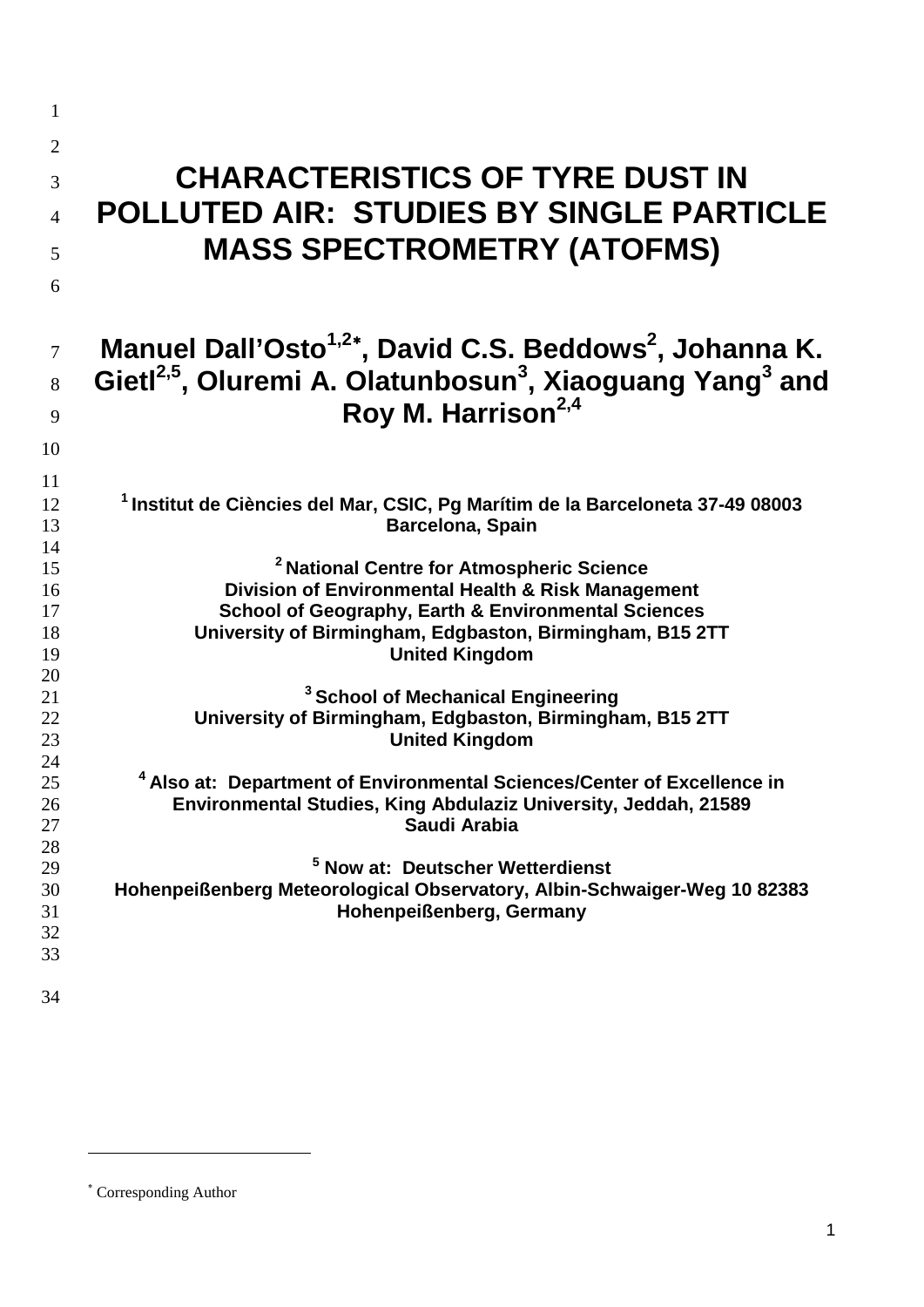#### **Abstract**

 There is a paucity of quantitative knowledge on the contributions of non-exhaust (abrasion and re-suspension) sources to traffic emissions. Abrasive emissions can be broadly categorised as tyre wear, brake wear and road dust/road surface wear. Current research often considers road dust and tyre dust as externally mixed particles, the former mainly composed of mineral matter and the latter solely composed of mainly organic matter and some trace elements. The aim of this work was to characterise tyre wear from both laboratory and field studies by using Aerosol Time-Of-Flight Mass Spectrometry (ATOFMS). Real-time single particle chemical composition was obtained from a set of rubber tyres rotating on a metal surface. Bimodal particle number size distributions peaking at 35 nm and 85 nm were obtained from SMPS/APS measurements over the range 6-20,000 nm. ATOFMS mass spectra of tyre wear in the particle size range 200- 3000 nm diameter show peaks due to exo-sulphur compounds, nitrate, Zn and ions of high molecular weight (*m/z* > 100) attributed to organic polymers. Two large ATOFMS datasets collected from a number of outdoor studies were examined. The former was constituted of 48 road dust samples collected on the roads of London. The latter consisted of ATOFMS ambient air field studies from Europe, overall composed of more than 2,000,000 single particle mass spectra. The majority (95%) of tyre wear particles present in the road dust samples and atmospheric samples are internally mixed with metals (Li, Na, Ca, Fe, Ti), as well as phosphate. It is concluded that the interaction of tyres with the road surface creates particles internally mixed from two sources: tyre rubber and road surface materials. Measurements of the tyre rubber component alone may underestimate the contribution of tyre wear to concentrations of airborne particulate matter. The results 24 presented are especiallly relevant for urban aerosol source apportionment and  $PM<sub>2.5</sub>$ exposure assessment.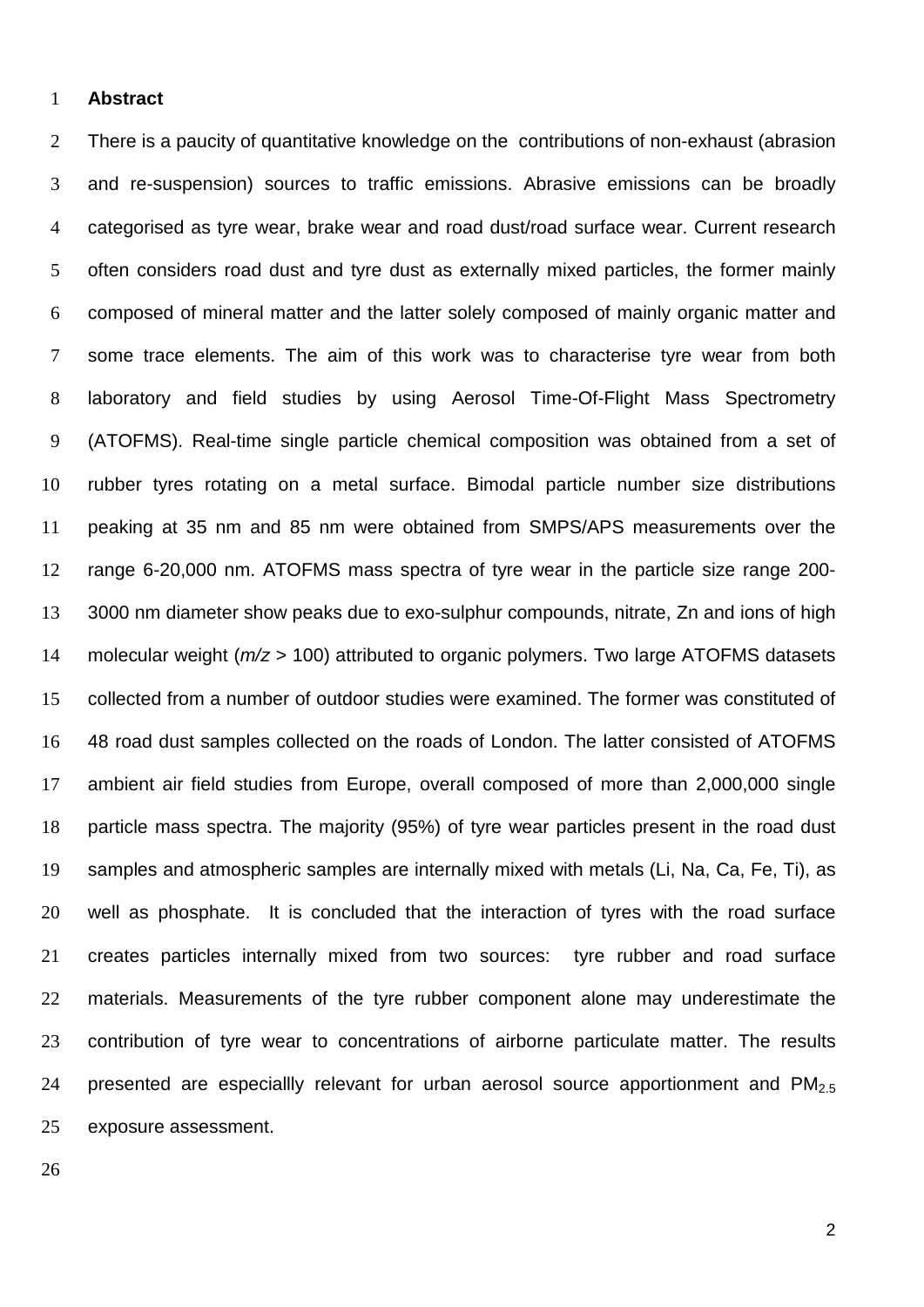Keywords: Tyre dust; road surface wear; non-exhaust emissions; road traffic; ATOFMS

#### **1. INTRODUCTION**

 Air quality management is an essential aspect of environmental policy. In 2005, the European Commission published its Thematic Strategy on Air Pollution under the 6th Environmental Action Programme: The Clean Air For Europe (CAFE, 2005) programme, aiming to establish a long-term policy strategy targeting the adverse effects of air pollution on human health and environment. Vehicular traffic is known to be one of the major, if not the largest, source of primary atmospheric particulate matter (PM) in the urban environment (EEA, 2009).

 Road traffic emissions comprise not only tailpipe exhaust emissions but also non-exhaust emissions derived from the vehicle-induced resuspension of dust deposited on the road, and from the direct emissions from vehicle wear (brakes, tyres, discs etc.). Road dust is comprised of soil and materials that arise from mechanical abrasion including wear of pavement, tyres, brakes and clutches, as well as corrosion of chassis, bodywork, and other vehicle components; and corrosion of street signs, guiderails, and fencing (Luhana et al., 2004). Road dust is a chemically complicated mixture with a multitude of sources, including natural sources (e.g., soil, plant fragments and other biological materials) and traffic-related sources.

22 Traffic related non-exhaust emissions are currently not subject to legislative controls, and 23 consequently these emissions are increasingly significant contributors to the environmental burden of particles as exhaust particle emissions decrease (Denier van der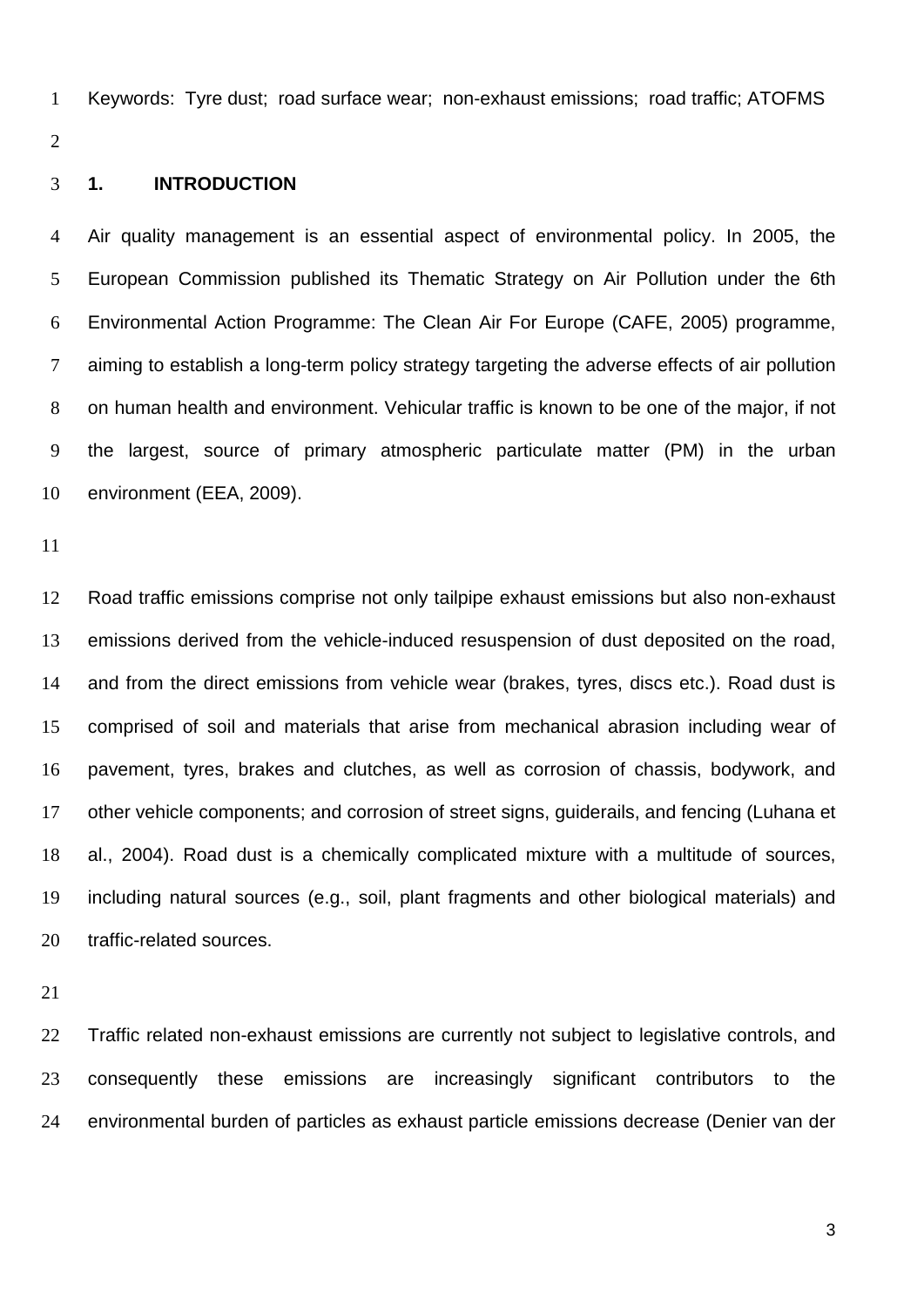Gon et al., 2013). Following the recent review of Pant and Harrison (2013), the four biggest components of non-exhaust particles are:

#### *Brake Wear*

 Frictional contact between brake system components during forced deceleration is an important source of particulate matter emissions from motor vehicles. Gietl et al. (2010) 7 found that barium comprises 1.1% of brake wear ( $PM_{10}$ ) particles from the traffic fleet as a whole, allowing its use as a quantitative tracer of brake wear emissions at other traffic influenced sites. Dall´Osto et al. (2013) found that Fe-Cu can also be used as a tracer of brake wear. These elements are typical traffic markers, as the abrasion of brakes produces particles characterised by high concentrations of Cu, Ba, Zn and Fe (Sanders et al., 2003; Johansson et al., 2008).

#### *Mineral Dust*

 The composition of road dust has been found to be dominated by elements and compounds typically associated with crustal material (Ca, Ti, and minor trace elements such as La, Ce, Ga and Sr.). Road dusts and roadside soils often also contain significant concentrations of a range of metals, including Pb, Cu, Cd, and Zn, indicative of contamination by road vehicle emissions. The road dust consists primarily of soil derived minerals (60%) with quartz averaging 40-50% and remainder being clay minerals such as albite, microcline, chlorite and muscovite originating from surrounding soils. Organic matter primarily originating from plant matter is also present (Gunawardana, 2012).

#### *Tyre Wear*

 Tyre wear particles are produced from the interaction of tyres with the roadway surface. Generally, tyres comprise a rubber compound reinforced with steel wires and textile. At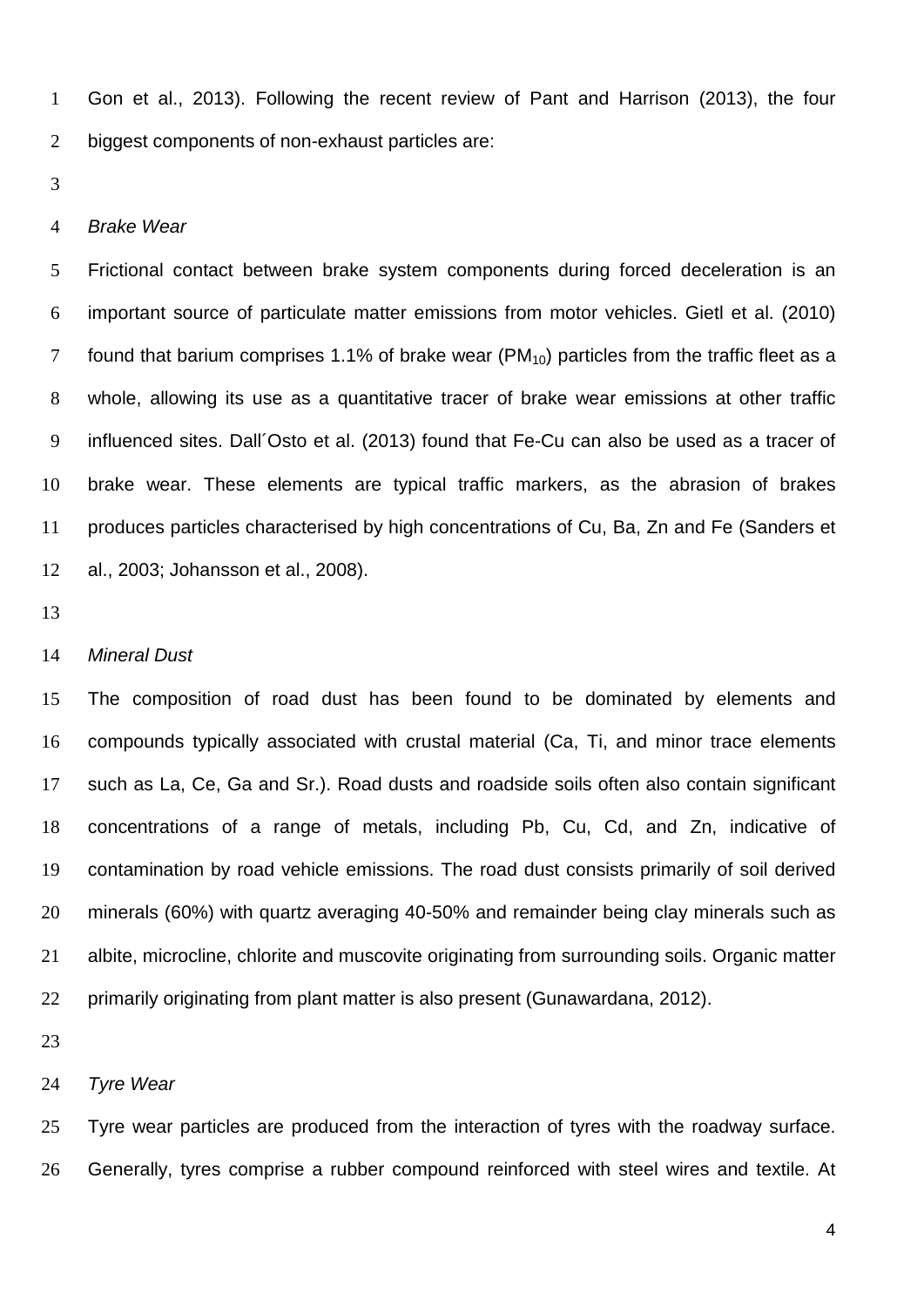present, very few reliable estimates of tyre wear in the ambient air are available, primarily due to limitations in the chemical markers used to quantify this type of PM. Previous research has shown tyre dust particles to be elongated particles with mineral incrustations from the road surface, which are quite different from tread particles produced by grinding or abrading a tyre tread (Kreider et al., 2010).

#### *Road Surface Wear*

 Particles abraded from the road surface also become suspended, either directly or as resuspension from road surface dust. Their composition reflects that of the road surfacing materials: typically minerals with a bitumen binder.

 While the brake wear is directly generated from brake components, and road dust comprises more general mineral components, the research on tyre dust has been less exhaustive and far less is known of its characteristics (Pant and Harrison, 2013). Several studies have been conducted to characterise tyre wear particles (Camatini et al., 2001; Dahl et al., 2006; Gustafsson et al., 2008; Sjödin et al., 2010; Lee et al., 2013). As regards the contribution to urban PM concentrations, results indicated that tyre concentrations in 18 the PM<sub>10</sub> fraction are low with averages ranging from 0.05 to 0.70  $\mu$ g m<sup>-3</sup>, representing an 19 average PM<sub>10</sub> contribution of 0.84% (Panko et al., 2013). Kwak et al. (2013) also reported a minor amount of tyre wear in urban dust, whereas the main proportion consisted of crustal matter generated from road surface wear and road dust. This finding is consistent with previous conclusions of Boulter (2005), who reported that less than 10% of car tyre 23 wear materials are emitted as  $PM_{10}$  under 'typical' driving conditions and by Gehrig et al. 24 (2004), who concluded that tyre wear accounted for 7.5% of  $PM_{10}$  at a kerbside site and 2% of PM<sub>10</sub> at an urban background site. Recently, Harrison et al. (2012a) reported separate estimation of the contributions of brake dust, tyre dust, and resuspension to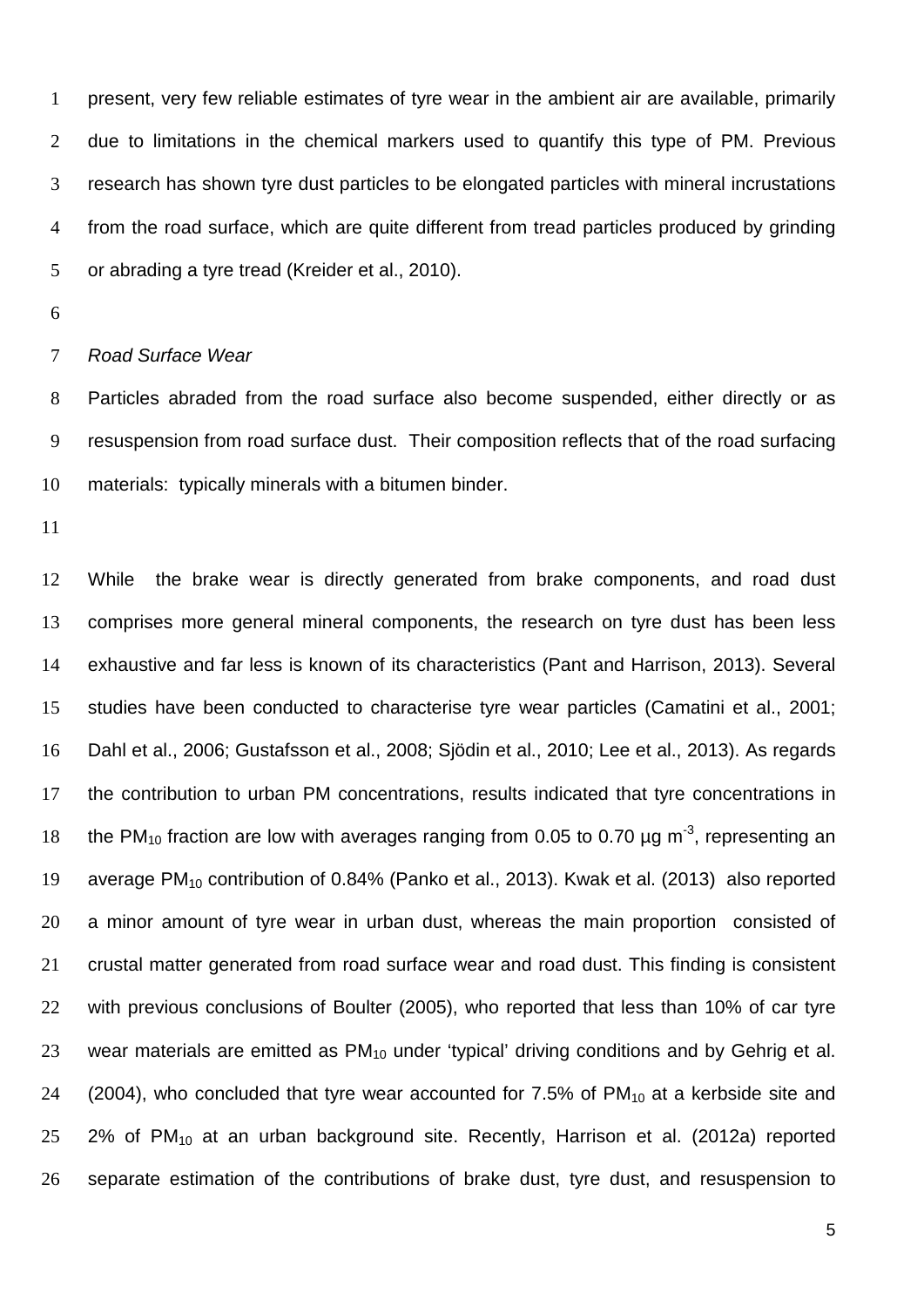particle mass in the range 0.9-11.5 μm aerodynamic diameter of 55%, 11% and 38%, respectively. As regards the tyre dust chemical composition, automobile tyre rubber is composed of 40-60% rubber polymers, 20-35% reinforcing agents/fillers such as carbon black or silica, and 15-20% mineral oils such as extender oils/ softeners. The composition of the rubber depends on where in the tyre the rubber is used. Zinc typically comprises about 1% of tyre mass and Zn in road dust is often derived primarily from tyre wear (Adachi and Tainosho, 2004), although many other sources of Zn exist in urban areas (Pant and Harrison, 2013) and this element should not be regarded as a specific tyre wear marker. The key tracer components of tyre wear include n-alkanes, n-alkanoic acids, PAHs, benzothiazoles and trace metals. Overall, Pant and Harrison (2013) reported that tyre dust may have significant difference in composition among different countries.

 The objective of this study was to reduce the uncertainty regarding tyre wear contributions in urban air. It used single particle mass spectrometry (SPMS), which gives direct insights into the mixing state of aerosols. Single particle analysis, as in SPMS, allows determination of whether a population of particles is "internally" (each single particle belonging to the aerosol population presents the same chemical composition as the bulk composition) or "externally" (single particles of different chemical compositions) mixed. In order to do so:

 • a tyre wear experiment was run in the laboratory with a rubber tyre moving on a metal surface in order to evaluate the chemical composition of aerosolised tyre fragments;

22 • a large number of road dust samples were collected in order to estimate the tyre dust content;

 • tyre dust mass spectra were sought in data from a number of ambient field studies carried out in different locations in which an Aerosol Time-of-Flight Mass Spectrometer (ATOFMS) was used for acquisition of compositional data on individual particles.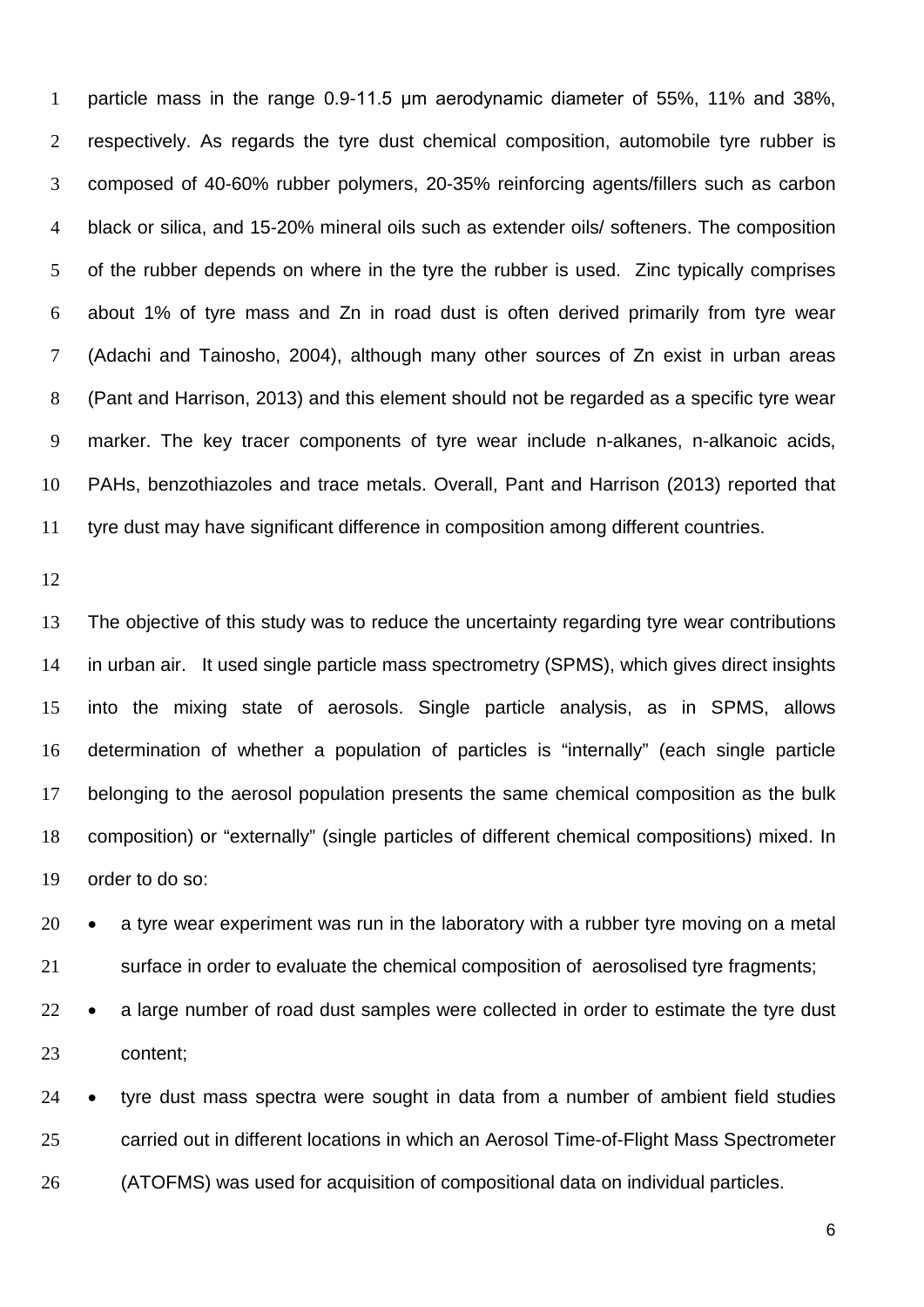2 One of the major problems in the analysis of non-exhaust PM using field data has been the difficulty in distinguishing between wear and tear emissions and road dust since the chemical composition is often very similar (Bukowiecki et al., 2010; Pant and Harrison, 2013). The ATOFMS cannot provide quantitative aerosol mass loading concentrations, but its unique strength relies in the fact that it can monitor in real time variations in the single particle composition. Previous single particle studies have identified rubber particles from tyre wear experiments in the laboratory and found Zn using SEM-EDX (Scanning Electron Microscope-Energy Dispersive X-ray Spectroscopy) analysis (Camatini et al., 2001). Adachi and Tainosho (2004) found single particle tyre tread being associated with ZnO. In this study we use single particle mass spectrometry which gives more statistically robust results through characterisation of the many thousands of single particle mass spectra obtained. Nervertheless, it is worth pointing out that a limitation of this study is that it is a laboratory study which does not fully represents real world conditions. However, this unique single particle study allows us to study the mixing state of tyre dust, a source of urban aerosol not well characterised to date.

#### **2. METHODOLOGY**

#### **2.1 Instrumentation**

During the experiment instruments deployed were:

 ATOFMS (Model 3800-100, TSI, Inc.) collects bipolar mass spectra of individual aerosol particles. Ambient aerosol is focused into a narrow particle beam for sizes between 100 nm and 3 µm (vacuum aerodynamic diameter). Thus, a positive and a negative ion spectrum of a single particle are obtained. The mass spectrum is qualitative in that the 26 intensities of the mass spectral peaks are not directly proportional to the component mass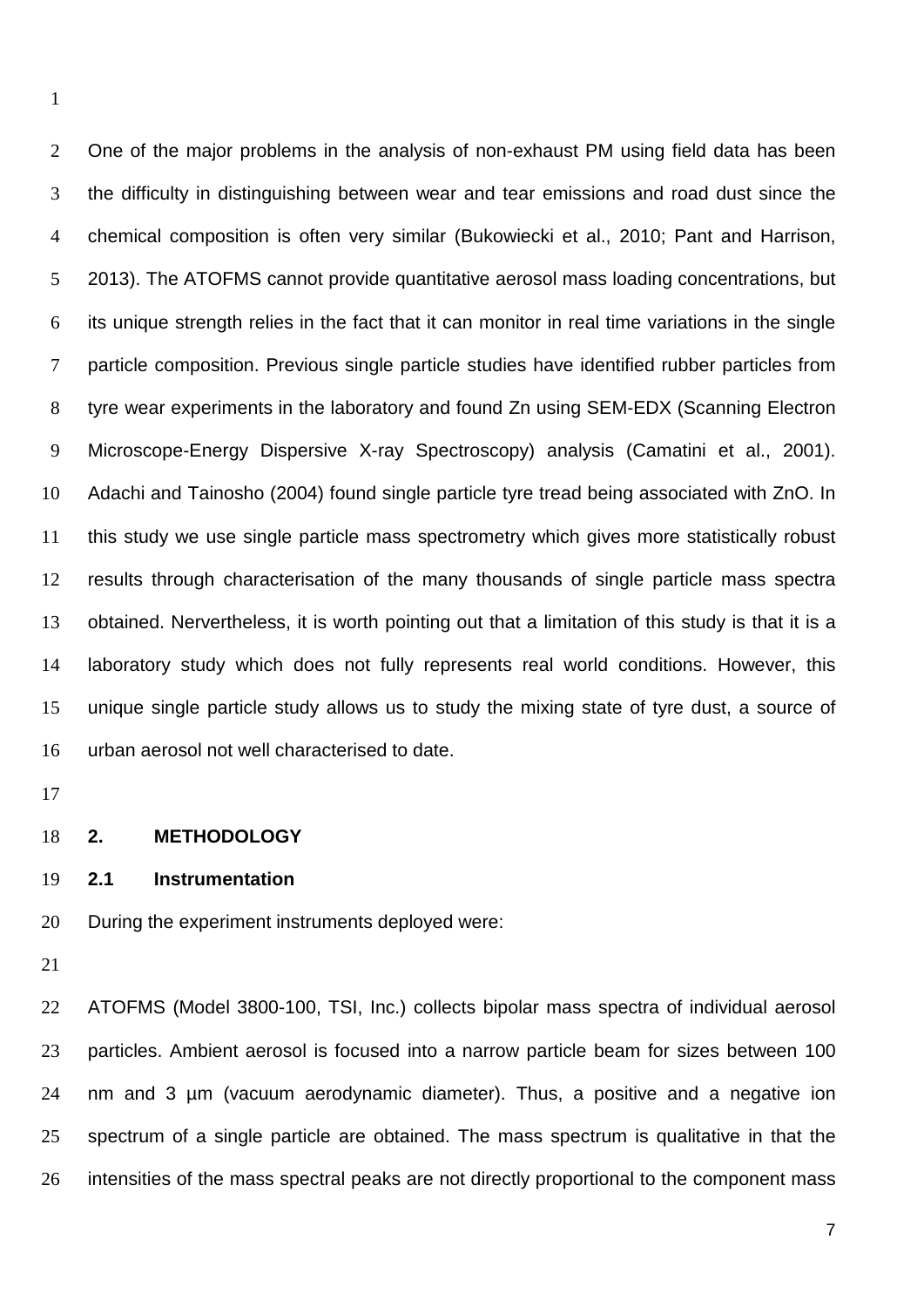but are dependent on the particle matrix, the coupling between the laser and the particle and the shot to shot variability of the laser. However, the ATOFMS can provide quantitative information on particle number as a function of composition; providing a measure of all particle components and can be used to assess mixing state. During this study, the ART-2a neural network algorithm was used for classifying the large number of particles collected. The TSI ATOFMS datasets were imported into YAADA (Yet Another ATOFMS Data Analyzer) and single particle mass spectra were grouped with Adaptive Resonance Theory neural network, ART-2a (Song et al., 1999). The parameters used for ART-2a in this experiment were: learning rate 0.05, vigilance factor 0.85, and iterations 20. Further details of the parameters can be found elsewhere (Dall'Osto and Harrison, 2006). An ART-2a area matrix (AM) of a particle cluster represents the average intensity for each 12 m/z for all particles within a group and therefore reflects the typical mass spectrum of the particles within a group. The ART-2a algorithm generated a number of clusters used to describe the dataset herein presented.

 Aerodynamic Particle Sizer (APS TSI 3321, size range 523-20,000 nm, aerodynamic diameter) and two Scanning Mobility Particle Sizer (SMPS TSI3071/CPC 3022A size range 15 nm-800 nm, and SMPS TSI3085/CPC3025 size range 5 nm-160 nm, mobility diameter) were used to provide the aerosol size distributions of the atmospheric dust particles herein described.

- 
- 
- 

#### **2.2 Laboratory Tyre Dust Experiment**

25 The tyre wear rig (Fig. 1) comprises a vehicle wheel and tyre pressed under load against a large rotating metal wheel. Friction was generated by setting an angle between the vehicle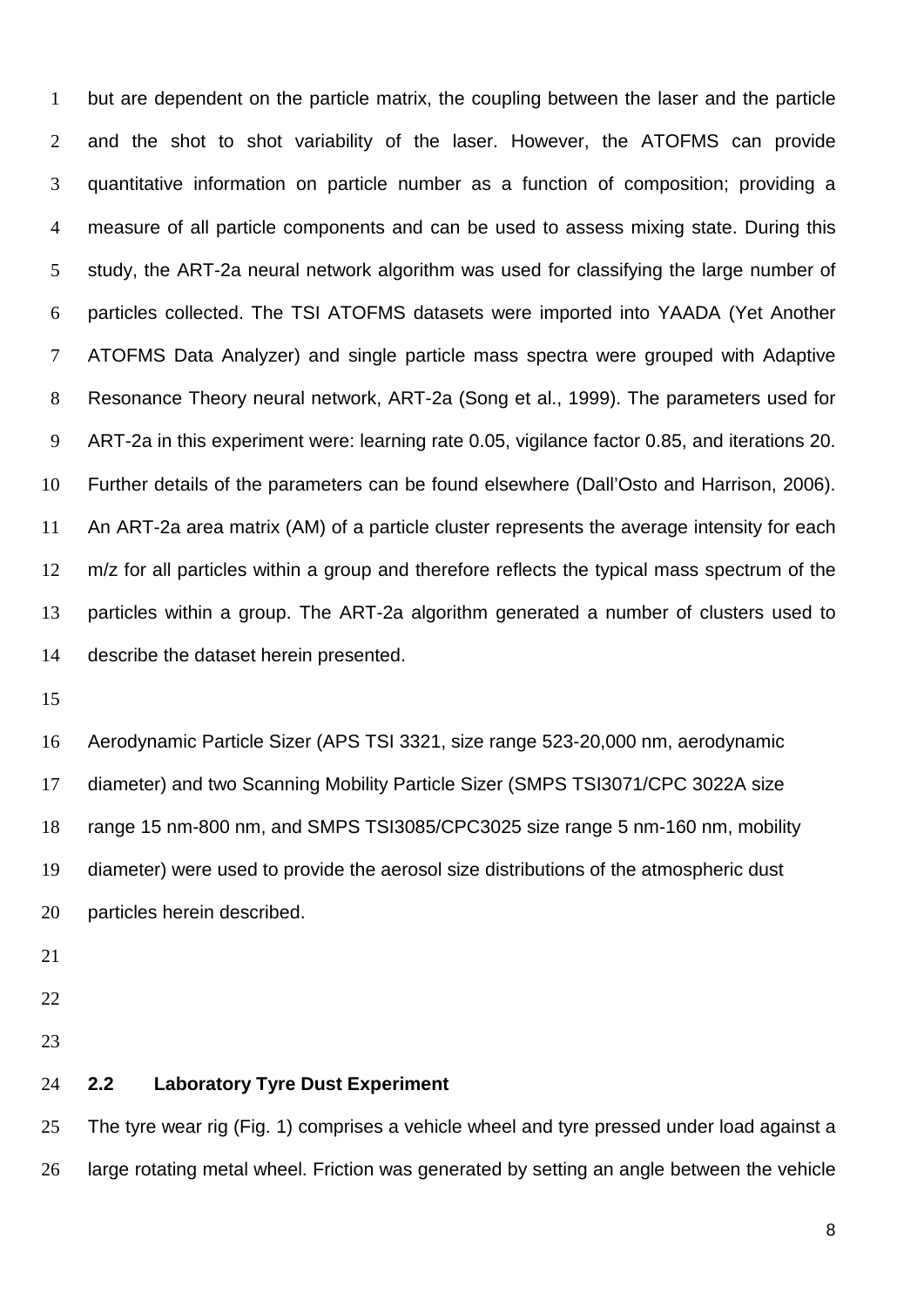wheel and the metal wheel, simulating a cornering manoeuvre. The experiment was run for a total number of 25 hours. The first part ran on 18th April 2011 from 11:30 till 20:00. Experiments were run on different tyres (HOMO 88H 185/65/R15 and Michelin 185/70/14) and blanks were obtained by sampling the background and also with the metal wheel rotating with no wheel attached. During night-time the aerosol instruments were left sampling the background air. The morning after, on 19th of April 2011, the experiment was repeated again between 0900 and 1230. Figure 2 shows the data collected in the lab experiment. The sampling inlets were placed at distance of about 15 cm from the tyre/wheel interface and connected to the instruments via a 1 m long 1/4 inch conductive plastic tubing.

 It is important to stress that the limitation of this study is the flat metal surface used to run the rubber tyre. This does not represent real world conditions, as road wear is generated from the friction between the tyre and the road, which occurs far more easily on asphalt/concrete roads than on a smooth metal surface. However, this gives a unique opportunity to study the chemical composition of tyre dust and then to see if such particles can be found under real world ambient conditions.

#### **2.3 Single Particle Measurements of Road Dust Samples**

20 A number of road dust samples were collected at four different locations within the city of London during the REPARTEE experiment (Harrison et al., 2012b). Samples were collected between  $8<sup>th</sup>$  October and  $30<sup>th</sup>$  October 2006 from four different locations around London. The four sites were very different from each other, in particular in relation to their volumes of traffic (see map of the four sites in Harrison et al., 2012b). The four sites were within 1 km of each other: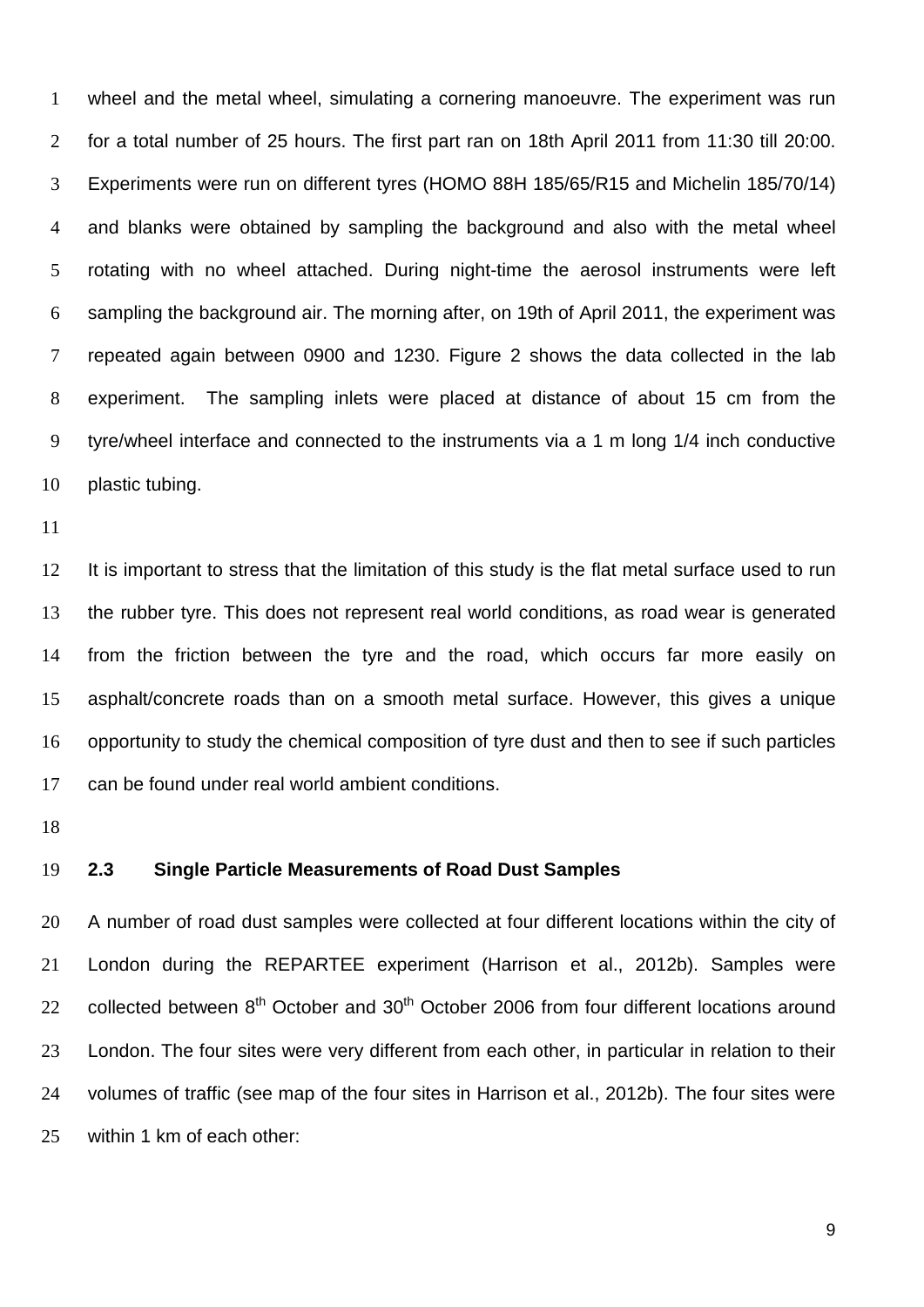*A: Marylebone Road site (MR)*. This road is spread on 6 lanes with frequent congestion, with traffic flows of over 80,000 vehicles per day.

 *B: BT tower (BT)*. A side road situated on the corner between Cleveland Street and Maple Street, within the congestion charge zone of London.

 *C: Inner Circle of Regents Park (RR)*. Road situated within Regent's Park, with leaves and soil often seen on the ground.

 *D: Footpath in Regents Park (RP)*. This little pathway is made of concrete/stones and no cars are allowed, although bicycles are.

 Road samples were taken by sweeping the road surface with a brush into a small plastic bag. A different brush was used for each location, and the brush was washed before the collection. Forty-eight samples (12 each monitoring site) were taken during the month of October 2006. Mass spectra from each dust sample were obtained by placing each dust sample into a flask in a sonicator to create a suspension of dust particles under filtered lab air flow. The aerosol was then directed into the ATOFMS inlet for analysis and about 500 single-particle mass spectra were collected per sample (2791 particles in total).

#### **2.4 Field Studies**

 A number of field studies have been run by the University of Birmingham in the last 20 decade. The ATOFMS can be used with two different inlets. The ATOFMS TSI model 3800-100 uses an aerodynamic lens to direct particles to the sizing region of the instrument (Su et al. 2004). By contrast, the ATOFMS TSI Model 3800 utilizes a simple nozzle/skimmer inlet (Gard et al. 1997). In terms of particle collection efficiency, the aerodynamic lens provides a major improvement toward smaller particle sizes (<1 µm). In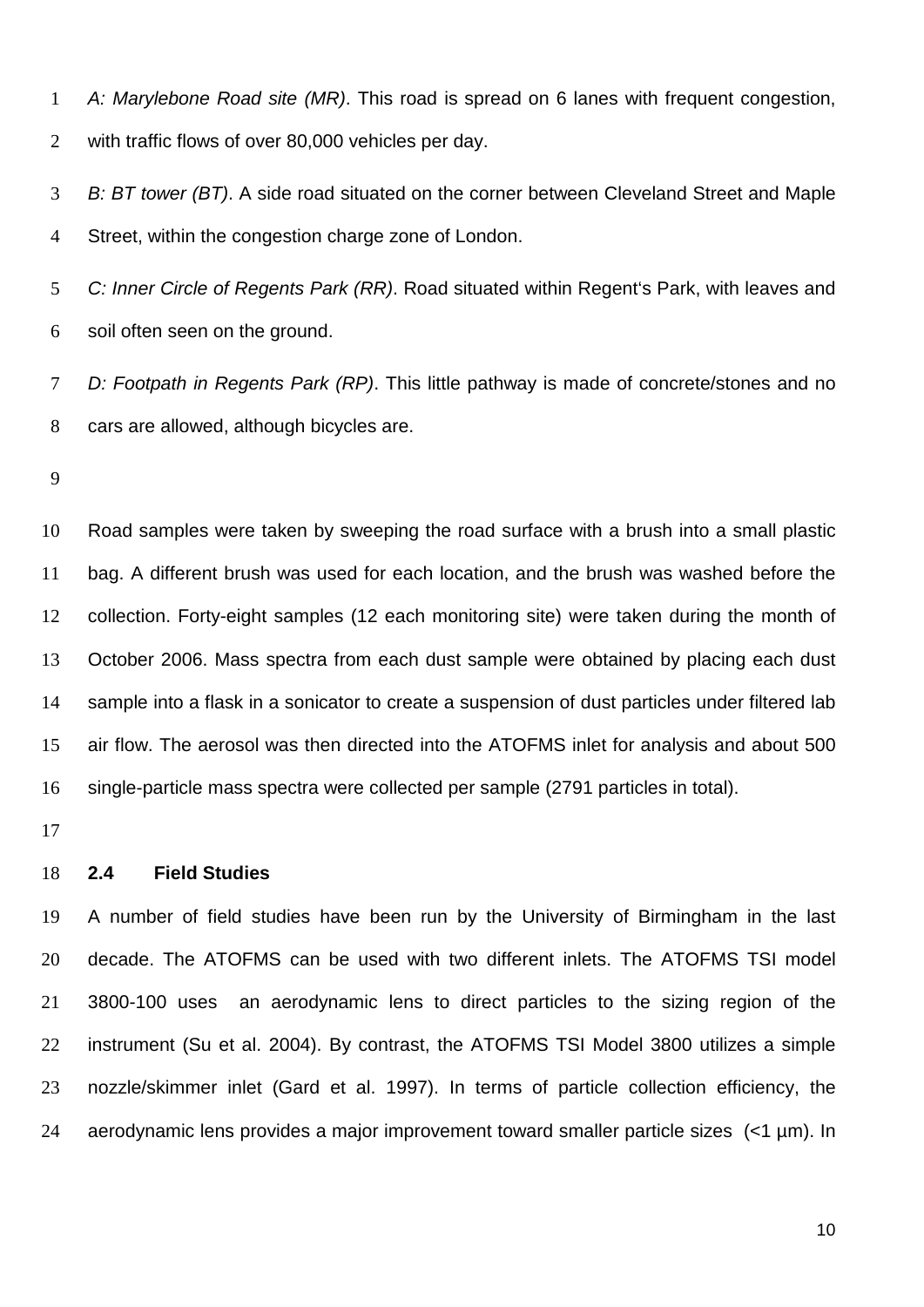the following studies, the aerodynamic lens ATOFMS TSI 3800-100 system (200-3000

nm), was used:

- A remote marine site in the coastal area of Mace Head, Ireland (Dall´Osto et al., 2010a).
- A cruise in the Tropical Atlantic Ocean in 2006 (Dall´Osto et al., 2010b).
- A cruise in the North Atlantic Ocean during MAP (Decesari et al., 2012).
- 7 A regional site in the Po Valley, Italy in 2009 (Decesari et al., 2013).
- 8 A regional site in Harwell, England in 2010 (Giorio et al., 2012).
- A roadside site in Birmingham, UK in 2005.
- 10 A roadside site on Marylebone Road, London, UK in 2009.
- 11 A roadside site in Barcelona (Spain) during the SAPUSS field study (Dall'Osto et al., 2013).
- 

#### **3. RESULTS**

#### **3.1 Laboratory Tyre Dust Experiment**

#### **3.1.1 Size distributions of tyre dust**

 Figure 2 shows the plot of aerosol size distributions (both SMPSs and APS) taken during the day of the tyre experiment. When the mean aerosol size distributions are plotted (Fig. 3), it is clear that a bimodal particle distribution is seen below 100 nm with modes at about 35 nm and 85 nm. Unimodal (70-90 nm) and bimodal (<10 and 30-60 nm) number size distributions in the nano size range have been reported for tyre particles under low and high speed conditions respectively (Mathissen et al., 2011). Dahl et al. (2006) found an enrichment of tyre particles between 15-50 nm using a road simulator. They identified two types of particle: one comprising mineral oils from the softening filler, the other of soot-like agglomerates from the carbon-reinforcing filler material. Our APS results showed little enhancement of coarse particles above background across the whole size range during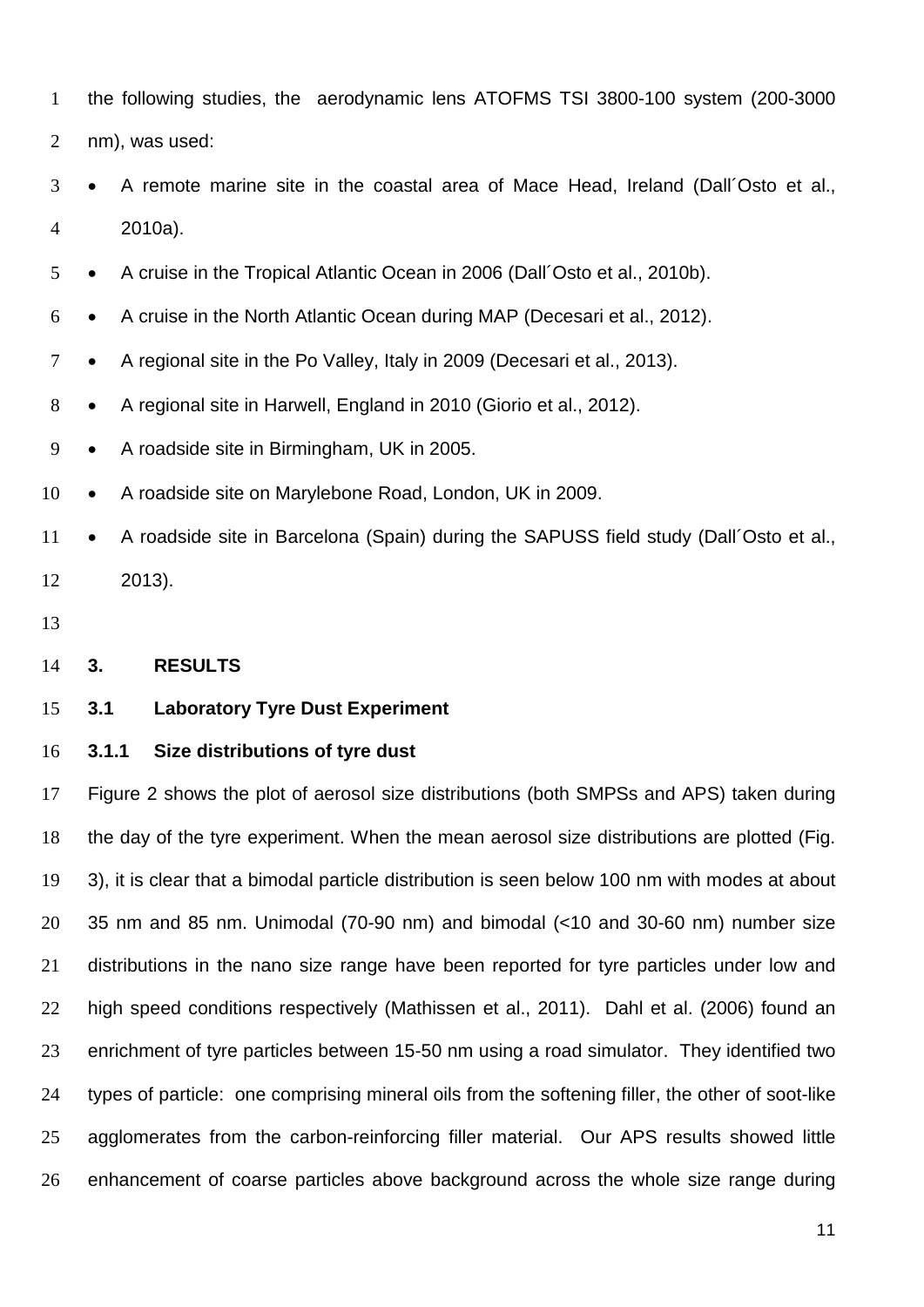experiments 1 and 2. In summary, few particles above 1 µm were detected, although those may significantly contribute to mass.

 Kreider et al. (2010) characterized the physical and chemical properties of particles generated from the interaction of tyres and road surfaces. However, these particles were distributed in the very large coarse mode, spanning from 4-6 μm to 265-280 μm with the 7 mode centred at approximately 50-75  $\mu$ m.

#### **3.1.2 Chemical speciation of tyre dust**

 Art-2a was run on the 25,000 ATOFMS single particle mass spectra detected during the lab studies. A number of Art-2a clusters were detected, most of which were associated with background conditions. One cluster was found to peak during the experiment when the tyre was running on the metal surface. The spectrum obtained is shown in Figure 4, and is the average of the two different tyres used. Given that the two tyres generated the same single particle mass spectra, the results are presented as representing tyre dust as generated in the laboratory. In the positive mass spectrum there is a main peak at *m/z* 39, which could be due to potassium or an organic fragment. Other organic peaks can be seen at *m/z* 41, 43 and 69. The peaks at *m/z* 69, 81 and 95 (particularly the strong peak at *m/z* 95) may represent the exo-sulphur aromatic series (sulphur attached to an aromatic ring) (McLafferty, 1993). Sulphur is used as vulcaniser in the tyre, so S internally mixed with organic compounds is expected in tyre dust. Zinc (Zn) is added to tyre tread as zinc oxide 22 and organozinc compounds to facilitate the vulcanization process. However, Zn is emitted from brake wear, motor oil and other sources and cannot be used as a unique tracer for tyre wear (Lough et al., 2005). Zn can be detected in ATOFMS single particle mass spectra. For example, a Zn particle type detected in a steel industry study showed the 26 presence of ions at  $m/z$  64,  $[Zn]^+$ ; 97,  $[ZnCl]^+$  and  $-169$ ,  $[ZnCl_2]^+$  (Dall'Osto et al., 2008).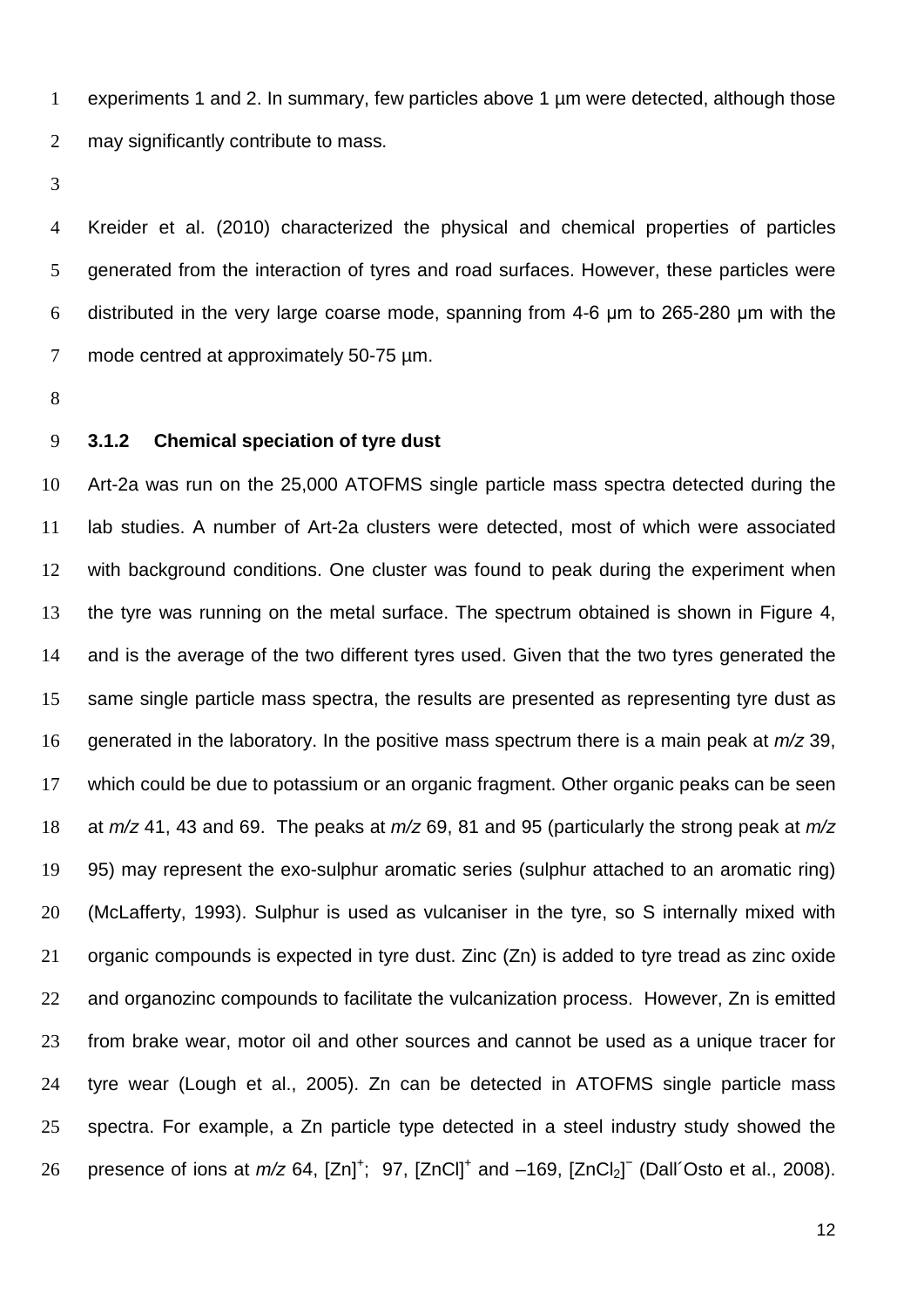During this study Zn (query search *m/z* 64 without the presence of *m/z* 48 [Ti], Dall´Osto et al., 2010b) was detected in about 16% of the particles. The negative mass spectrum shows the presence of peaks due to CN (*m/z* -26, -42) as well as nitrate (*m/z* -46, -62) which are not expected. Nitrogen compounds in tyre dust are usually not seen and the mass spectra from the ATOFMS may be simply a representation of the extreme sensitivity to K and nitrate of the instrument (Gross et al., 2000). A number of unique peaks can be seen in the high molecular weight (*m/z* > 100) range. The peaks at *m/z* 140 and *m/z* -163 8 may be due to potassium nitrate  $((K_2NO_3)$  and  $(K(NO_3)_2,$  respectively (McLafferty, 1993), but also to unidentified organic compounds. Other unique peaks at *m/z* 173, *m/z* -127, *m/z* -146 can be seen. These are not characterised and are likely due to rubber copolymer components.

#### **3.2 Single Particle Experiment with Road Dust Samples**

 The ATOFMS spectrum obtained from the tyre experiment above was compared with the 48 road dust samples using YAADA. Only few single particle mass spectra (< 10) identical with the laboratory generated tyre dust were found. Overall, less than 0.1% of the road dust mass spectra matched the tyre road dust sample. This implies that tyre dust was not found in the same form that was generated in the laboratory. However, by searching the unique peaks associated with the tyre material (*m/z* 140, *m/z* 173, *m/z* -163), it was found 20 that about 4% of the particles were associated with such unique markers. This implies that the mixing state of the particles found in the real world is different from the laboratory study. An average spectrum of the particles containing specific tyre dust *m/z* peaks is shown in Fig. 5. It is clear other peaks are present. Fig. 6 shows the difference, taken as:

24 Difference (Fig. ) = real world road dust with tyre markers (Fig. 5) minus laboratory tyre dust (Fig. 4), and scaled relative to the two biggest peaks (*m/z* 39 and *m/z* -62).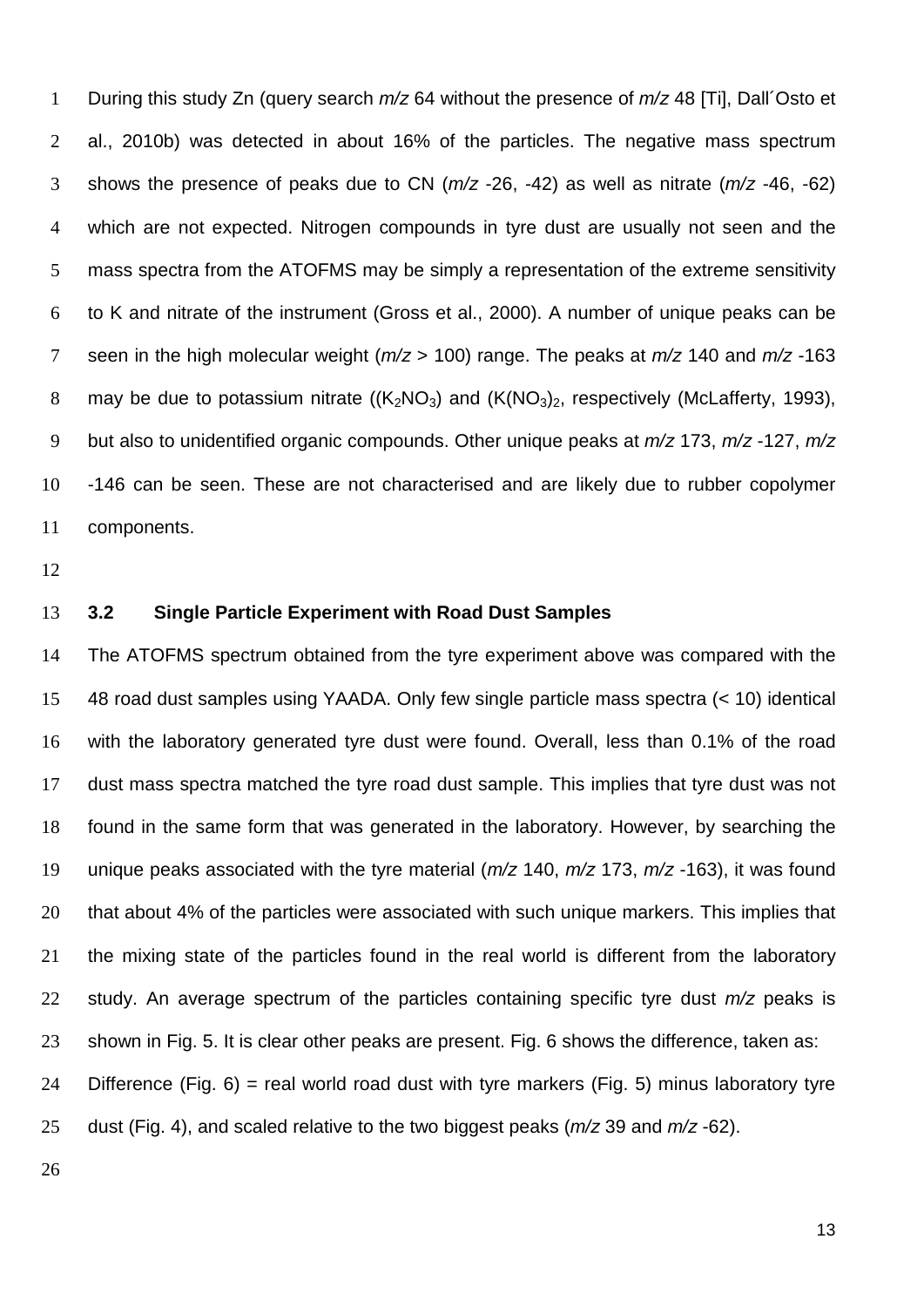The difference comprises mainly ions due to crustal elements (particularly Li, Na, Al, Fe and Si). The positive mass spectrum clearly shows the peaks associated with Ca (*m/z* 40) and Fe (*m/z* 56). Additionally minor peaks are Al (*m/z* 27), and this is confirmed clearly by the negative peak at *m/z* -43 (AlO). Peaks with *m/z* of 48 and 64 are due to Ti and TiO, another common marker seen in dust, and at *m/z* 7 is attributed to Li. The negative peaks include -26 (organic peak), EC (-48) and phosphate (-63, -79). The presence of the phosphate may be due to lubricating oil - a marker that the ATOFMS is sensitive to (Spencer et al., 2006). The signal at *m/z* 64 could be due to Zn, but the signal could also be associated with titanium oxide (TiO, *m/z* 64).

 The results suggest that the tyre, when rotating on a real road surface, creates particles internally mixed with the minerals contained in road surface materials. Hence, the tyre is degrading the road surface, creating a particle internally mixed between tyre material and road surface material. This is not a new observation, as a number of studies have already pointed out this mechanism (Kreider et al., 2010). However, this study shows for the first time that most, if not all, tyre dust particles are internally mixed with minerals coming from the abrasion of the road surface. Additionally, whilst the study of Kreider et al. (2010) focused on particles in the size range 4-280 µm, our study mainly characterise PM smaller 19 than 3  $\mu$ m and more relevant to PM $_{2.5}$  exposures.

#### **3.3 Field Studies**

 To provide further evidence, ATOFMS road dust markers (sum of *m/z* 140, *m/z* 173 and *m/z* -163, peak area >100) were sought in a number of ambient field studies run in the past. This very large ATOFMS dataset is an ensemble of field studies carried out by the University of Birmingham (UK) in more than a decade, spanning from very remote open ocean areas to heavily trafficked road sites (please see refences reported in section 2.4 for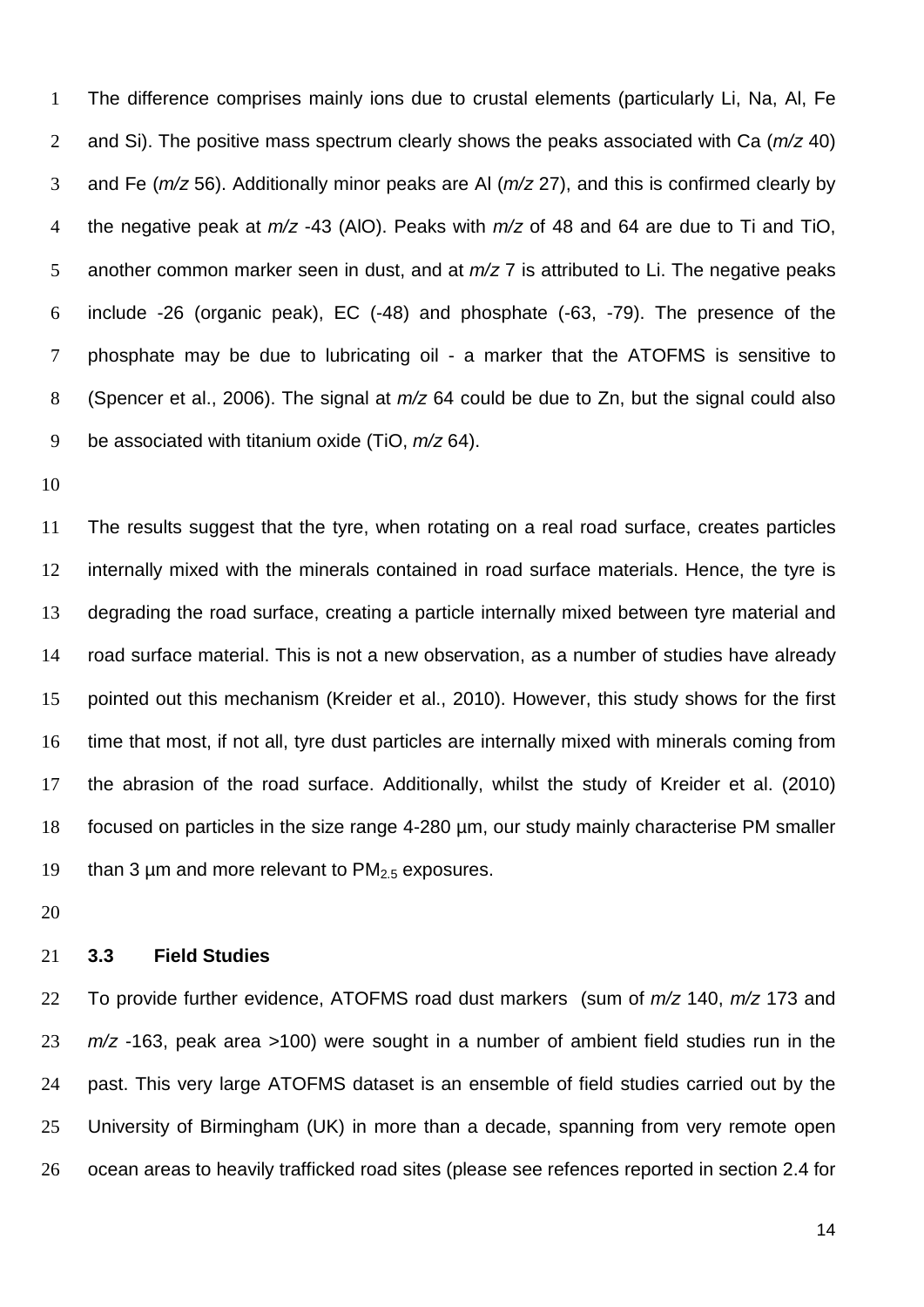further details). Table 1 clearly shows that tyre related dust was not found at sites away from urban agglomerates. Furthermore, it can be seen that the highest percentages were found at roadside sites (London, Birmingham and Barcelona - about 2%) and in the road dust samples collected (4%). Whilst Table 1 may appear simple, it comprises more than 2,000,000 single particle mass spectra collected across the European Continent.

- 
- 

#### **4. DISCUSSION AND CONCLUSION**

 Road dust, of which crustal dust is a key component, consists primarily of coarse-sized particles derived from different sources such as traffic, industrial emissions, mineralogical dust etc. The composition of road dust shows spatial as well as temporal variation and it is often difficult to classify dust unequivocally into crustal/re-suspended/direct emission etc. Very few reliable estimates of tyre wear in the ambient air are available, primarily due to limitations in the elemental markers which have been used to quantify this type of PM.

 This study suggests that pure tyre wear particles are not often found in real world road dust samples and ambient aerosol. By contrast, most of them are found internally mixed with minerals and other substances, possibly including contributions from lubricating oil and vegetative debris. It is important to note that, within the road dust samples, all the tyre road dust particles were found in the samples taken on the roads (Marylebone Road and the road next the BT tower), whereas no tyre dust-like spectra were found in the Inner Circle of Regent's Park (RR) or in the Footpath in Regent's Park (RP) in the city of London. This gives confidence in our ATOFMS markers and the results herein presented. Our results are quantitatively very consistent with those of Kreider et al. (2010) and quantitatively broadly consistent with those of Panko et al. (2013) in showing an association of tyre rubber with mineral material.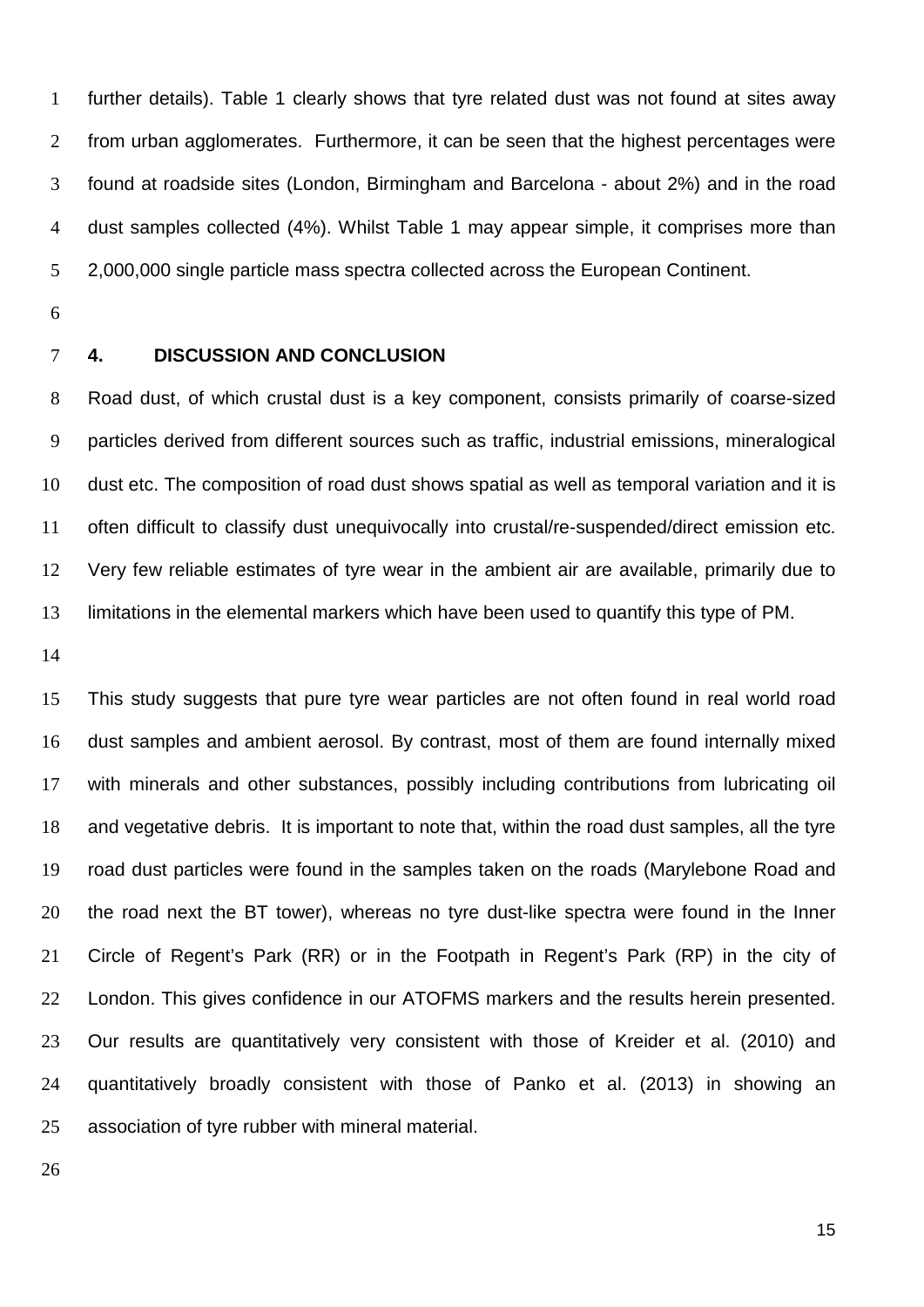The ATOFMS cannot provide quantitative measurements without appropriate scaling factors (Dall´Osto et al., 2006). However, when looking at the particles containing ATOFMS tyre wear markers (4% by number), we find that most of them by volume were distributed in the size range 1-3 µm.

 There is clearly a discrepancy in the size distributions of tyre particles measured in the laboratory (mainly sub-100 nm) and those in the field studies (1-3 µm). If present in the atmospheric samples, the sub-100 nm particles would not be detected by the ATOFMS. The particle counting instruments showed only modest production of 1-3 µm particles in the laboratory study, although sufficient to be detected by the ATOFMS, suggesting that the mechanism of particle generation in the laboratory from friction between the tyre and a smooth metal surface may be different from that on the road where the surface is rough. However, earlier studies using rougher surfaces have also shown a predominance of nano-sized particles (Dahl et al., 2006; Mathissen et al., 2011).

 One consequence of our findings is that tyre wear obtained by abrading a tyre, e.g. by using a coarse stainless steel file at between two and four different locations on each tyre (Sadiktsis et al. 2012) may not be appropriate for toxicological studies. Our study shows that the large majority of tyre dust particles in urban air are internally mixed with minerals. This implies that field studies using chemical tracers for tyre wear and resuspension particles may under-estimate those arising from tyre-road interaction and over-estimate the resuspension component.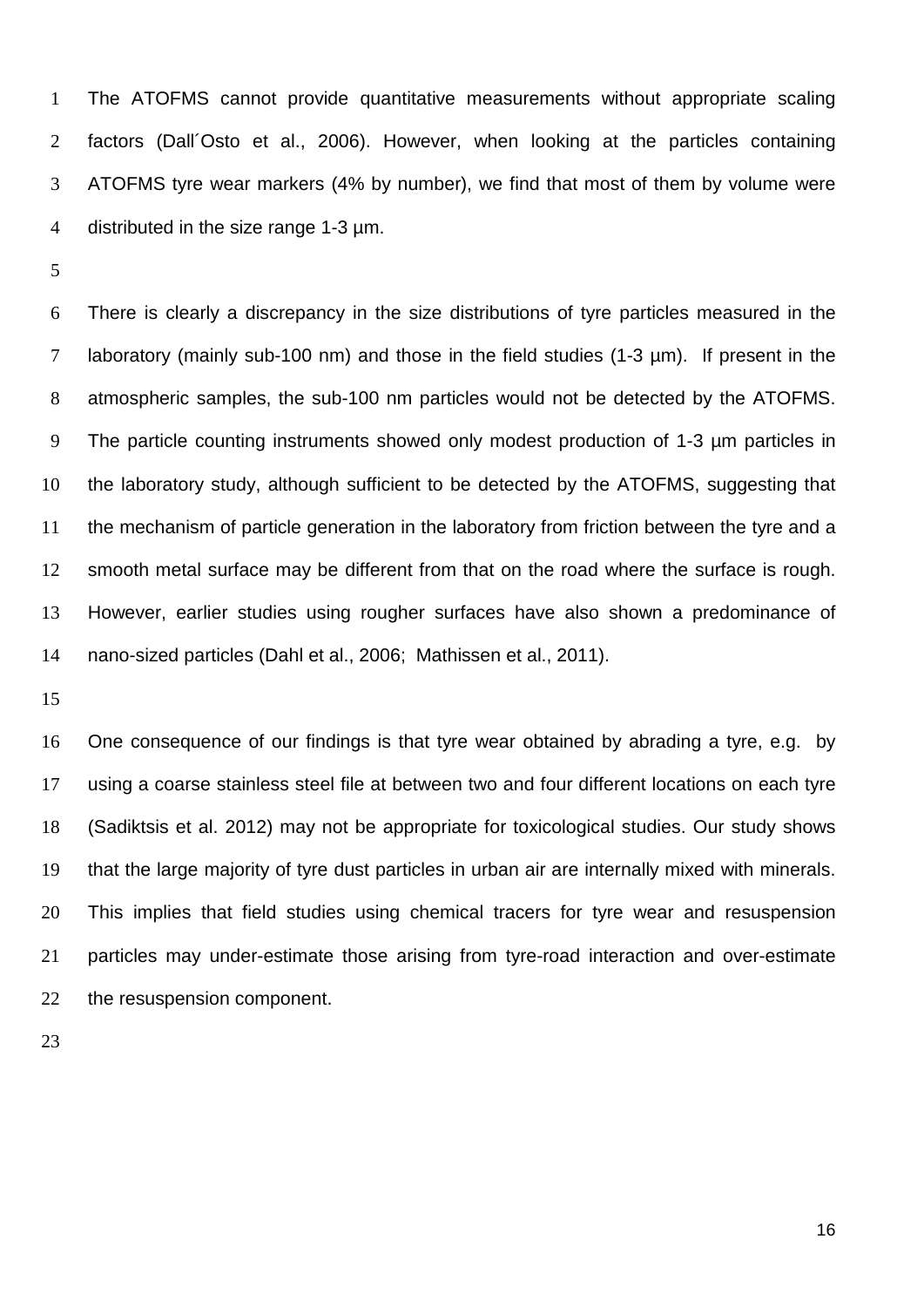### **REFERENCES**

2 Adachi, K., Tainosho, Y.: Characterization of heavy metal particles embedded in tire dust.<br>3 Environment International. 30. 1009-1017. 2004. Environment International, 30, 1009-1017, 2004. Boulter P.G: A review of emission factors and models for road vehicle non-exhaust particulate matter. TRL report PPR065. TRL Limited, Wokingham, 2005. Bukowiecki, N., Lienemann, P., Hill, M., Furger, M., Richard, A., Amato, F., Prevot, A.S.H., Baltensperger, U., Buchmann, B., Gehrig, R.: PM10 emission factors for non-exhaust particles generated by road traffic in an urban street canyon and along a freeway in Switzerland. Atmospheric Environment 44, 2330-2340, 2010. Clean air for Europe (CAFE) Programme. Tech. Rep. Laxenburg, AU: IIASA. Mann, M., Bertok, I., Cofala, J., Gyarfas, F., Heyes, C. and Klimont, Z. et al., 2005. Camatini, M., Crosta, G., Dolukhanyan, T., Sung, C., Giuliani, G., Corbetta, G., Cencetti, S. and Regazzoni, C: Microcharacterization and identification of tire debris in heterogeneous laboratory and environmental specimens. Materials & Characterization, 46, 271−283, 2001. Dahl, A., Gharibi, A., Swietlicki, E., Gudmundsson, A., Bohgard, M., Ljungman, A., 22 Blomqvist, G., Gustafsson, M.: Traffic-generated emissions of ultrafine particles from<br>23 pavement-tire interface. Atmospheric Environment 40 1314-1323, 2006. pavement-tire interface. Atmospheric Environment 40 1314-1323, 2006. Dall'Osto, M. and Harrison, R. M.: Chemical characterisation of single airborne particles in Athens (Greece) by ATOFMS. Atmospheric Environment 40, 7614–7631, 2006. Dall'Osto, M., Harrison, R. M., Beddows, D. C. S., Freney, E. J., Heal, M. R. and Donovan 29 R. J.: Single-particle detection efficiencies of aerosol time-of-flight mass spectrometry<br>20 during the North Atlantic marine boundary layer experiment. Environmental Science & during the North Atlantic marine boundary layer experiment. Environmental Science & Technology 40, 5029-5035, 2006. Dall'Osto, M., Booth, M. J., Smith, W., Fisher, R., and Harrison, R. M.: A study of the size distributions and the chemical characterization of airborne particles in the vicinity of a large integrated steelworks. Aerosol Science & Technology 42, 981-991, 2008. Dall'Osto, M., Ceburnis, D., Martucci, G., Bialek, J., Dupuy, R., Jennings, S. G., Berresheim, H., Wenger, J., Healy, R., Facchini, M. C., Rinaldi, M., Giulianelli, L., Finessi, E., Worsnop, D., Ehn, M., Mikkilä, J., Kulmala, M., and O'Dowd, C. D.: Aerosol properties associated with air masses arriving into the North East Atlantic during the 2008 Mace Head EUCAARI intensive observing period: an overview. Atmospheric Chemistry & Physics 10, 8413-8435, 2010a. Dall'Osto,M.; Harrison, R. M., Highwood, E. J., O'Dowd, C., Ceburnis, D., Querol, X., Achterberg, E. P.: Variation of the mixing state of Saharan dust particles with atmospheric transport. Atmospheric Environment 44, 3135-3146, 2010b. Dall'Osto, M., Querol, X., Alastuey, A., Minguillon, M. C., Alier, M., Amato, F., Brines, M., Cusack, M., Grimalt, J. O., Karanasiou, A., Moreno, T., Pandolfi, M., Pey, J., Reche, C., Ripoll, A., Tauler, R., Van Drooge, B. L., Viana, M., Harrison, R. M., Gietl, J., Beddows, D.,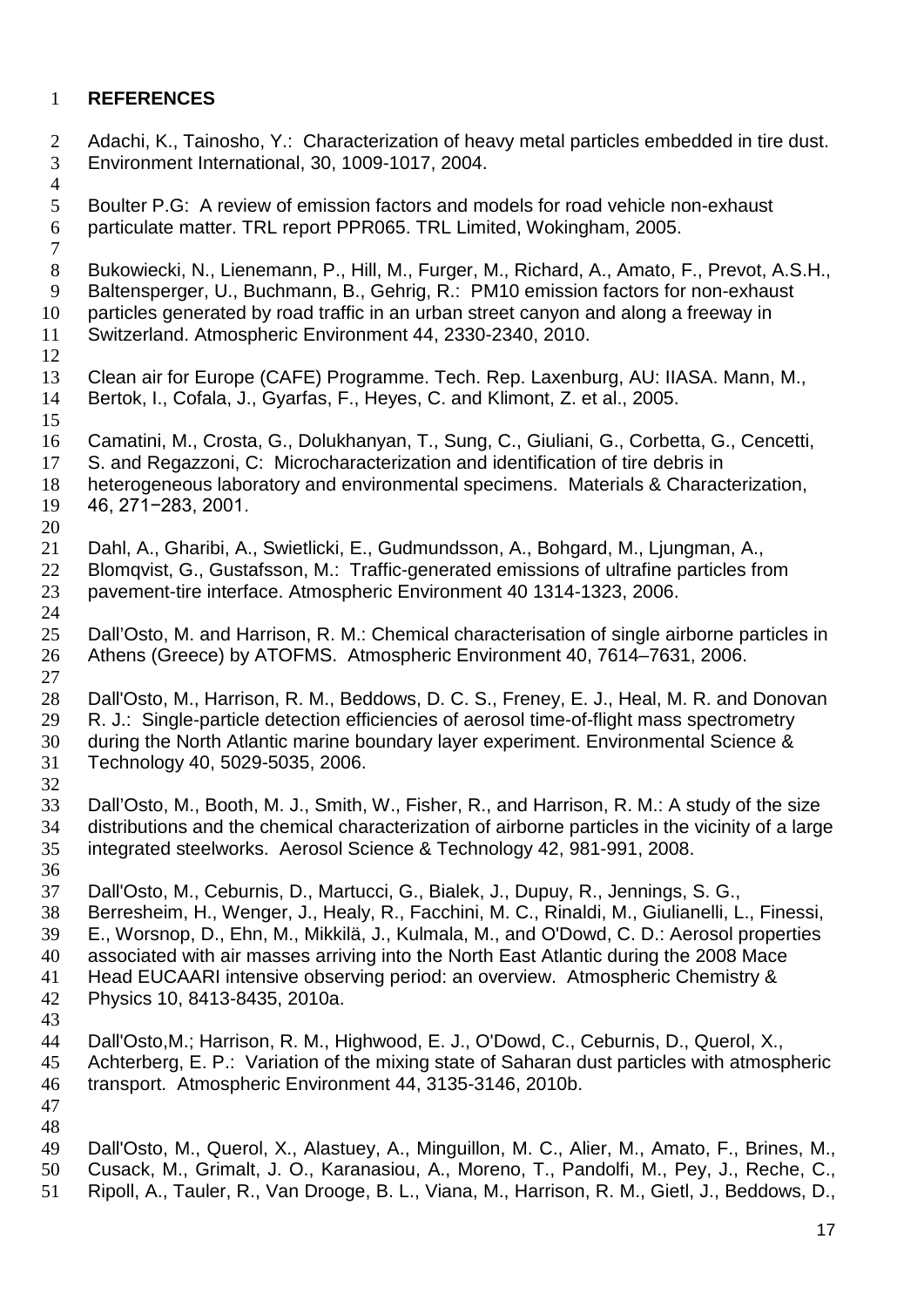Bloss, W., O'Dowd, C., Ceburnis, D., Martucci, G., Ng, N. L., Worsnop, D., Wenger, J., Mc Gillicuddy, E., Sodeau, J., Healy, R., Lucarelli, F., Nava, S., Jimenez, J. L., Gomez Moreno, F., Artinano, B., Prévôt, A. S. H., Pfaffenberger, L., Frey, S., Wilsenack, F., Casabona, D., Jiménez-Guerrero, P., Gross, D., and Cots, N.: Presenting SAPUSS: Solving Aerosol Problem by Using Synergistic Strategies in Barcelona, Spain, Atmos. Chem. Phys., 13, 8991-9019, doi:10.5194/acp-13-8991-2013, 2013. Denier van der Gon, H.A.C., Gerlofs-Nijland, M.E., Gehrig, R., Gustafsson, M., Janssen, N., Harrison, R.M., Hulskotte, J., Johansson, C., Jozwicka, M., Keuken, M., Krijgsheld, K., Ntziachristos, L., Riediker, M. and Cassee, F.R.: The policy relevance of wear emissions from road transport, now and in the future – an international workshop report and consensus statement, Journal of the Air & Waste Management Association, 63, 136-149, 2013. Gillicuddy, E., Sodeau, J., Healy, R., Lucarelli, F., Nava, S., Jimenez, J. L., Gomez Moreno, F., Artinano, B., Prévôt, A. S. H., Pfaffenberger, L., Frey, S., Wilsenack, F., Casabona, D., Jiménez-Guerrero, P., Gross, D., and Cots, N.: Presenting SAPUSS: Solving Aerosol Problem by Using Synergistic Strategies in Barcelona, Spain. Atmospheric Chemistry & Physics 13, 8991-9019, 2013. Decesari, S., Finessi, E., Rinaldi, M., Paglione, M., Fuzzi, S., Stephanou, E. G., Tziaras, T., Spyros, A., Ceburnis, D., O'Dowd, C., Dall'Osto, M., Harrison, R. M., Allan, J., Coe, H., Facchini ,M. C.: Primary and secondary marine organic aerosols over the North Atlantic Ocean during the MAP experiment. Journal Geophysical Research 116, D22210, 2012. doi:10.1029/2011JD016204. Decesari S., Dall'Osto M., et al: Aerosol chemical composition and mixing state in the Po Valley, summer 2009. Atmospheric Physics & Chemistry Discussion,submitted, 2013. 30 EEA: CSI 004-Exceedance of air quality limit values in urban areas (version 2), available 31 at: http://themes.eea. europa.eu/IMS/IMS/ISpecs/ISpeci?cation20080701123452/ at: http://themes.eea. europa.eu/IMS/IMS/ISpecs/ISpeci?cation20080701123452/ IAssessment1243521792257/view content, 2009. Gard, E., Mayer, J. E., Morrical, B. D., Dienes, T., Fergenson , D. P. and Prather K. A.: Real-time analysis of individual atmospheric aerosol particles: Design and performance of a portable ATOFMS. Analytical Chemistry 69, 4083-4091, 1997. Gehrig R., Hill M, Buchmann B., Imhof D.,Weingartner E., Baltensperger U.: PM10 emissions of road traffic from abrasion and resuspension processes. Paper presented at PM and Emission Inventories Scientific Workshop, Milan, Italy, 18, October, 2004. Gietl, J.K., Lawrence, R., Thorpe, A.J. and Harrison, R.M.: Identification of brake wear particles and derivation of a quantitative tracer for brake dust at a major road. Atmospheric Environment 44, 141-146, 2010. Giorio, C., Tapparo, A., Dall'Osto, M., Harrison, R.M., Beddows, D.C.S., Di Marco, C., Nemitz, E.: Comparison of three techniques for analysis of data from an Aerosol Time-of- Flight Mass Spectrometer. Atmospheric Environment 61, 316-326, 2012. Gross, D. S., Galli, M. E., Silva, P. J. and Prather, K. A.: Relative sensitivity factors for alkali metal and ammonium cations in single particle aerosol time-of-flight mass spectra. Analytical Chemistry 72, 416-422, 2000.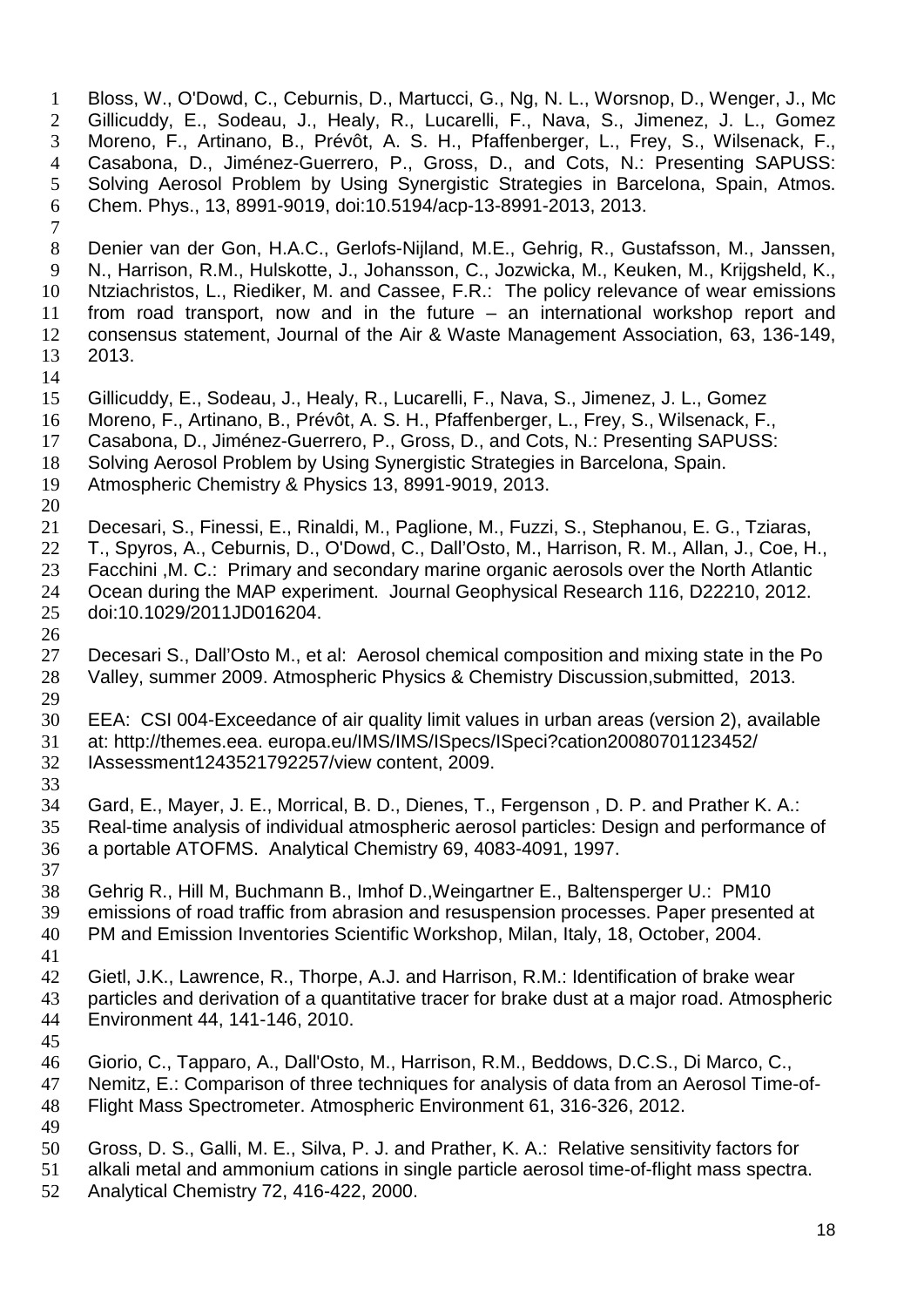- Gunawardana, C., Goonetilleke, A., Egodawatta, P., Dawes, L. and Kokot, S.: Source characterisation of road dust based on chemical and mineralogical composition. Chemosphere 87, 163-170, 2012.
- 

 Gustafsson, M., Blomqvist, G., Gudmundsson, A., Dahl, A., Swietlicki, E., Bohgard, M., Lindbom, J. and Ljungman, A.,. Properties and toxicological effects of particles from the interaction between tyres, road pavement and winter traction material. Science Total Environment 393, 226-240, 2008.

 Harrison, R. M., Jones, A. M., Gietl, J., Yin, J. and Green, D. C.: Estimation of the contributions of brake dust, tire wear, and resuspension to non-exhaust traffic particles derived from atmospheric measurements. Environmental Science & Technology 46, 6523- 6529, 2012a.

Harrison, R. M., Dall'Osto, M., Beddows, D. C. S., Thorpe, A. J., Bloss, W. J., Allan, J. D.,

- Coe, H., Dorsey, J. R., Gallagher, M., Martin, C., Whitehead, J., Williams, P. I., Jones, R.
- L., Langridge, J. M., Benton, A. K., Ball, S. M., Langford, B., Hewitt, C. N., Davison, B.,
- Martin, D., Petersson, K. F., Henshaw, S. J., White, I. R., Shallcross, D. E., Barlow, J. F.,
- Dunbar, T., Davies, F., Nemitz, E., Phillips, G. J., Helfter, C., Di Marco, C. F., and Smith, 22 S.: Atmospheric chemistry and physics in the atmosphere of a developed megacity
- (London): an overview of the REPARTEE experiment and its conclusions. Atmospheric
- Chemistry & Physics 12, 3065-3114, 2012b.
- 
- 26 Johansson, Ch., Norman, M., and Burman, L.: Road traffic emission factors for heavy<br>27 metals. Atmospheric Environment 43, 4681-4688, 2008. metals. Atmospheric Environment 43, 4681-4688, 2008.
- 
- Kreider, M. L., Panko, J. M., McAtee, B. L., Sweet, L. I. and Finley, B. L.: Physical and chemical characterization of tire-related particles: comparison of particles generated using different methodologies, Science Total Environment 408, 652-659, 2010.
- 

 Kwak J., Kim H., Lee J. And Lee S.: Characterization of non-exhaust coarse and fine particles from on-road driving and laboratory measurements, Science Total Environment, 458-460, 273-282. 2013.

36<br>37

Lee, S. Kwak, J. Kim, H. and Lee, J.: Properties of roadway particles from interaction between the tire and road pavement, International Journal of Automotive Technology & Management, 14, 163, 2013.

 Lough, G. C., Schauer, J. J., Park, J.-S., Shafer, M. M., DeMinter, J. T.,Weinstein, J. P.: Emissions of metals associated with motor vehicle roadways. Environmental Science and Technology 39, 826-836, 2005.

Luhana, L., Sokhi, R.,Warner, L., Mao, H., Boulter, P., McCrae, I.,Wright, J., Osborn, D.:

- Measurement of non-exhaust particulate matter. Deliverable 8 from EU Project
- Particulates Characterisation of Exhaust Particulate Emissions, 2004
- Mathissen, M., Scheer, V., Vogt, R., Benter, T.: Investigation on the potential generation
- of ultrafine particles from the tire-road interface. Atmospheric Environment 45, 6172-6179,
- 2011.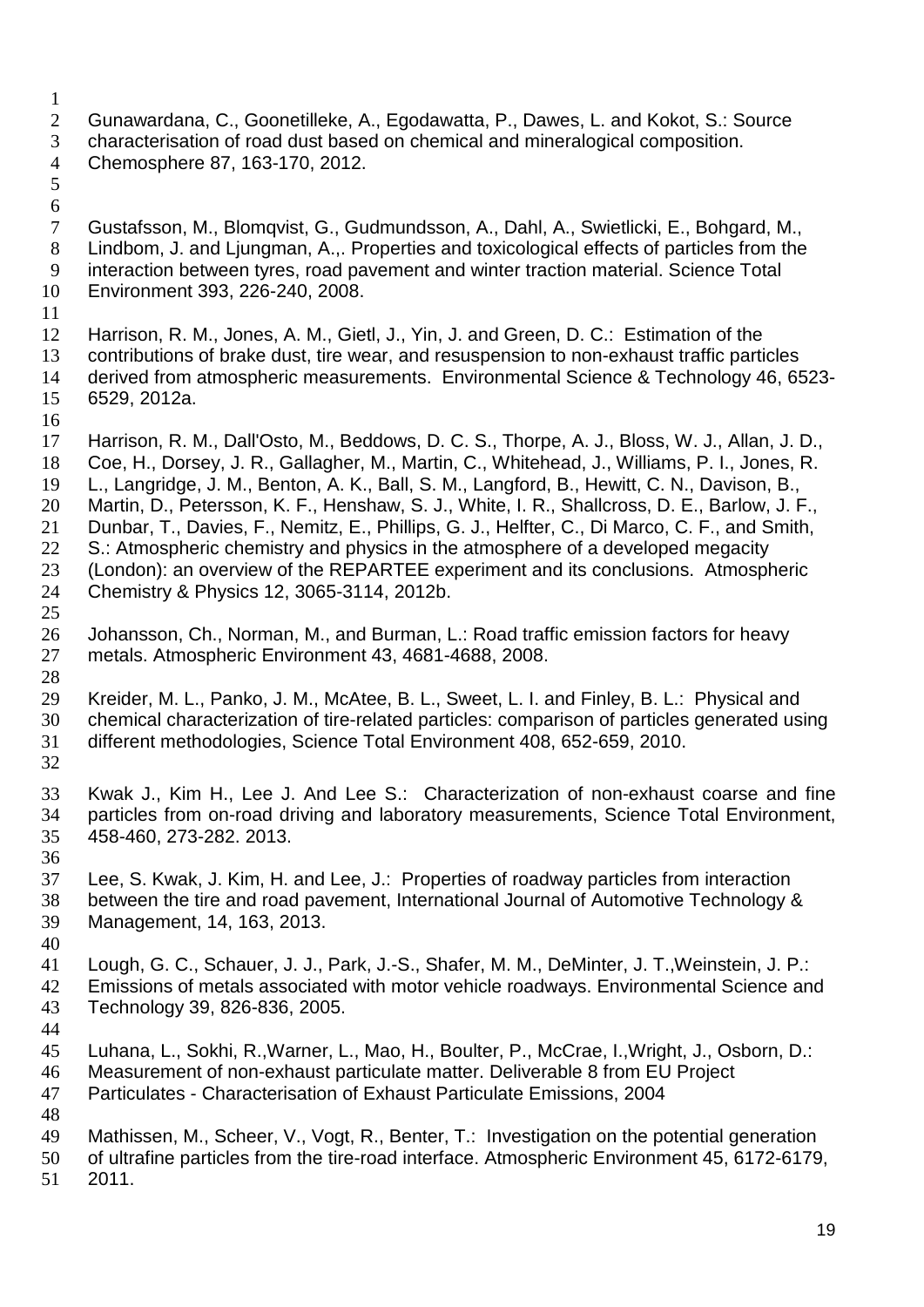- McLafferty, F. W.: Interpretation of Mass Spectra, 3rd Edn., p.303, 1983.
- Panko, J. M., Chu, J., Kreider, M. L. and Unice, K. M.: Measurement of airborne concentrations of tire and road wear particles in urban and rural areas of France, Japan, and the United States. Atmospheric Environment 72, 192-199, 2013.
- 
- 8 Pant , P. and Harrison, R. M.: Estimation of the contribution of road traffic emissions to particulate matter concentrations from field measurements: A review. Atmospheric Environment 77, 78-97, 2013.
- 
- Sadiktsis, I., Bergvall, C., Johansson, C. and Westerholm R.: Automobile tires A potential source of highly carcinogenic dibenzopyrenes to the environment. Environmental Science & Technology 46, 3326-3334, 2012.
- Sanders, P. G., Xu, N., Dalka, T. M., and Maricq, M. M.: Airborne brake wear debris: size distributions, composition, and a comparison of dynamometer and vehicle tests. Environmental Science & Technology 37, 4060-4069, 2003.
- Sjödin, Å., Ferm, M., Björk, A., Rahmberg, M., Gudmundsson, A., Swietlicki, E.,
- Johansson, C., Gustafsson, M., Blomqvist, G.: Wear Particles from Road
- 22 Traffic e A Field, Laboratory and Modelling Study. IVL Swedish Environmental<br>23 Research Institute Ltd., Göteborg, p. 100,2010.
- Research Institute Ltd., Göteborg, p. 100,2010.
- Song, X. H., Hopke, P. K., Fergenson, D. P. and Prather, K. A.: Classification of single particles analyzed by ATOFMS using an artificial neural network, ART-2A. Analytical Chemistry 71, 860–865, 1999.
- Spencer, M. T., Shields, L. G., Sodeman, D. A., Toner, S. M. and Prather K. A.:
- 30 Comparison of oil and fuel particle chemical signatures with particle emissions from heavy<br>31 and light duty vehicles. Atmospheric Environment 40, 5224-5235, 2006.
- and light duty vehicles. Atmospheric Environment 40, 5224-5235, 2006.
- Su, Y. X., Sipin, M. F., Furutani, H. and Prather, K. A.: Development and characterization of an aerosol time-of-flight mass spectrometer with increased detection efficiency. Analytical Chemistry 76, 712-719, 2004.
- 
- 
- 
-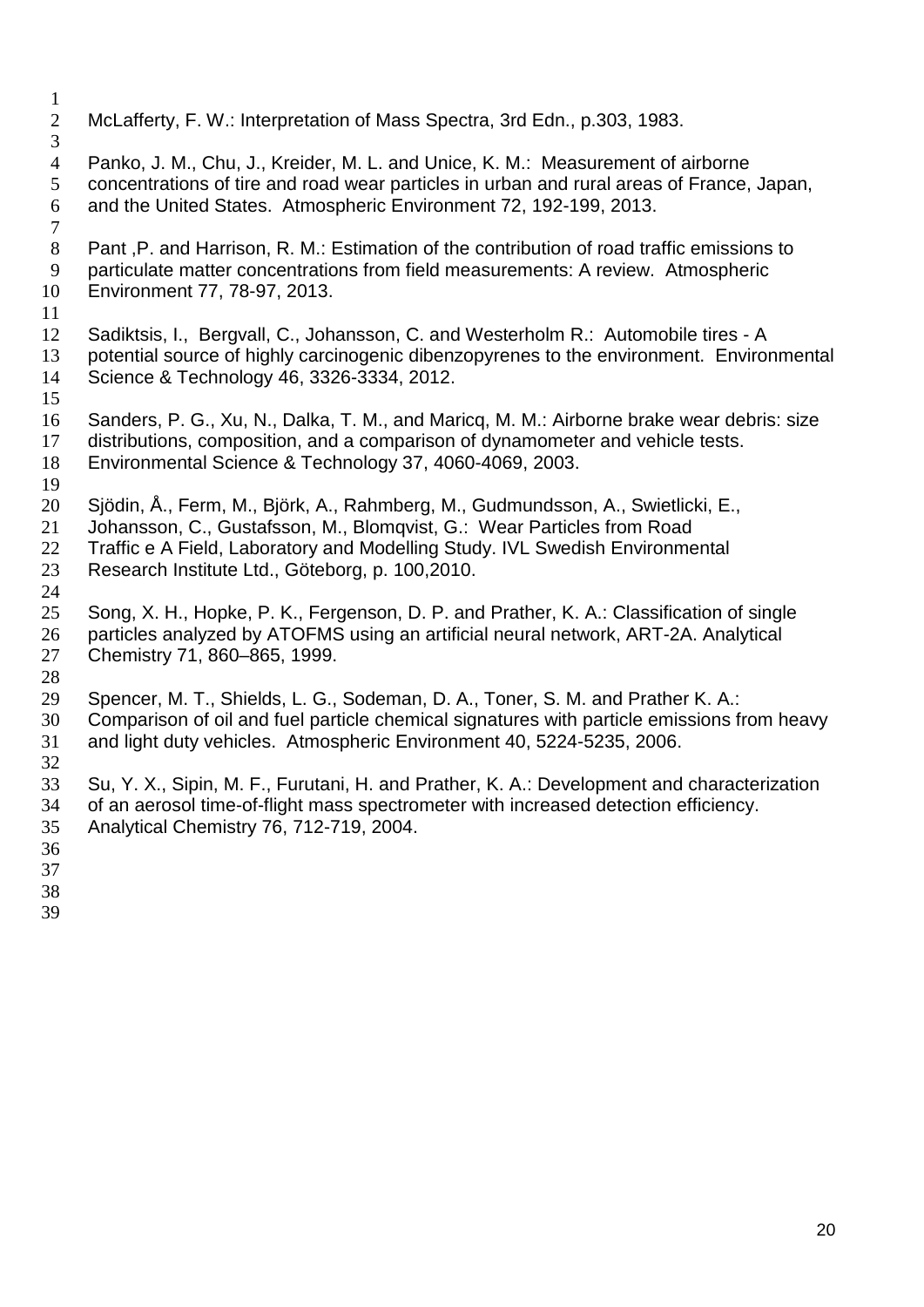#### **TABLE LEGEND**

2 **Table 1.** Percentages of tyre particles in ambient field studies run with the ATOFMS.<br>3 Twelve field studies were examined, with a total of more than 2 millions Twelve field studies were examined, with a total of more than 2 millions particle mass spectra.

#### **FIGURE LEGENDS**

- 8 **Figure 1.** Photo of the tyre rig at the University of Birmingham. The arrow points towards the point of contact between the tyre (on the left) and the metal towards the point of contact between the tyre (on the left) and the metal wheel (to the right).
- 12 **Figure 2.** The tyre dust lab experiment. Top chart shows the Art-2a ATOFMS particle<br>13 type associated to tyre dust (ATOFMS counts/hour), middle charts show type associated to tyre dust (ATOFMS counts/hour), middle charts show aerosol size distributions (APS, SMPS, nano-SMPS) and bottom chart shows 15 the experimental mode used.
- **Figure 3.** SMPS size distributions of the tyre experiment (and relative background). The difference (average of diffexp 1 and diffexp 2) shows an enhancement of difference (average of diff exp 1 and diff exp 2) shows an enhancement of particles at 35 and 85 nm.
- **Figure 4.** ATOFMS art2a cluster associated to tyre dust in the laboratory.
- **Figure 5.** Average spectra of road dust single particles containing tyre dust key *m/z* peaks.

#### **Figure 6.** Difference between tyre dust (from lab study) and road dust with tyre markers.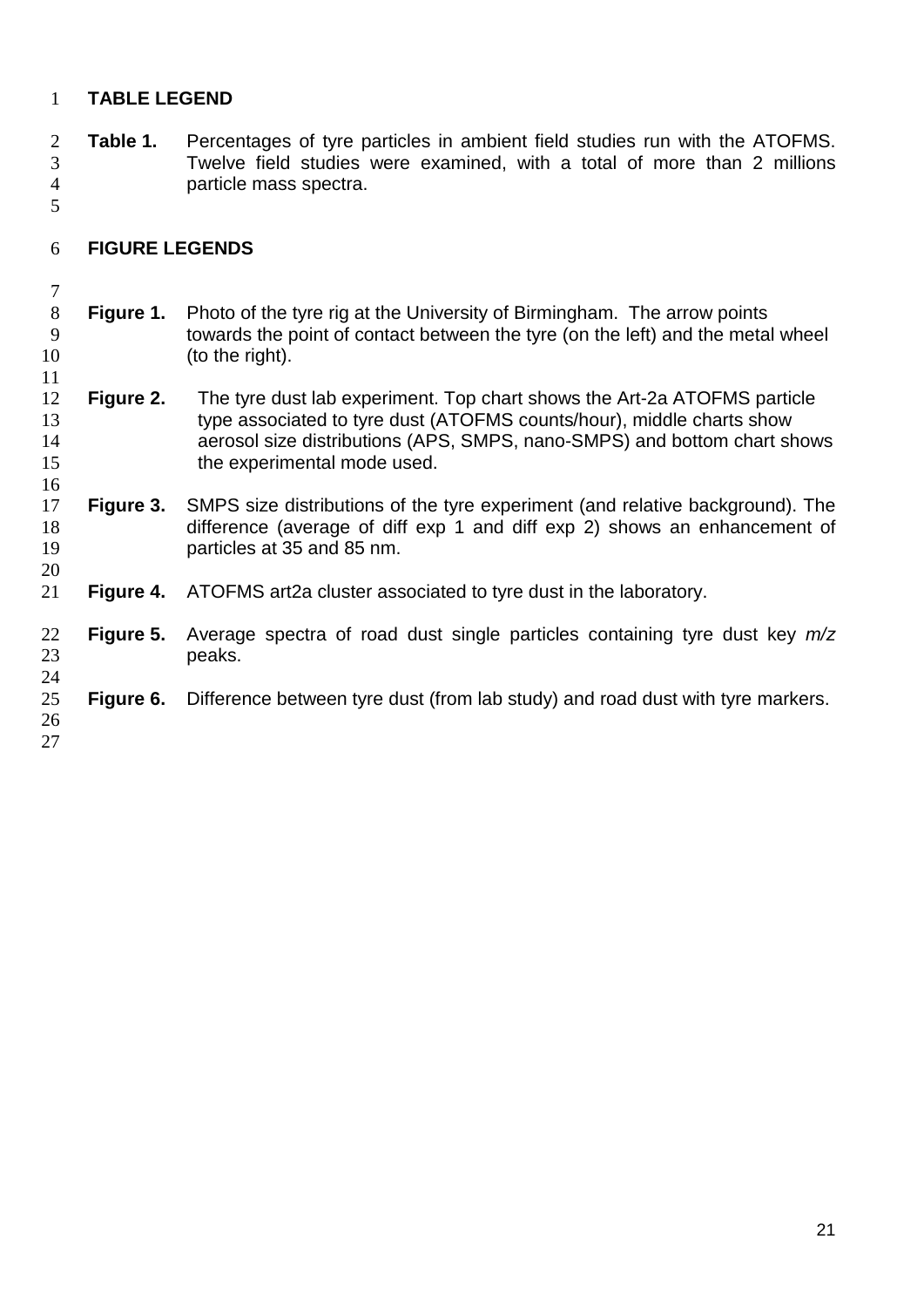- **Table 1.** Percentages of tyre particles in ambient field studies run with the ATOFMS.
- Twelve field studies were examined, with a total of more than 2 millions particle mass
- spectra.  $\begin{array}{c} 2 \\ 3 \\ 4 \end{array}$
- 

| Monitoring site          | Characteristic      | % of tyre dust (by<br>number of particles) |
|--------------------------|---------------------|--------------------------------------------|
| Mace Head                | <b>Marine</b>       | 0%                                         |
| <b>North Atlantic</b>    | <b>Marine</b>       | $0\%$                                      |
| <b>Tropical Atlantic</b> | <b>Marine</b>       | $0\%$                                      |
| Po Valley                | Regional background | 0.5%                                       |
| Harwell                  | Regional background | 0.5%                                       |
| Marylebone road          | Roadside            | 2.5%                                       |
| <b>SAPUSS Barcelona</b>  | Roadside            | 2%                                         |
| London streets           | Road dust samples   | 4%                                         |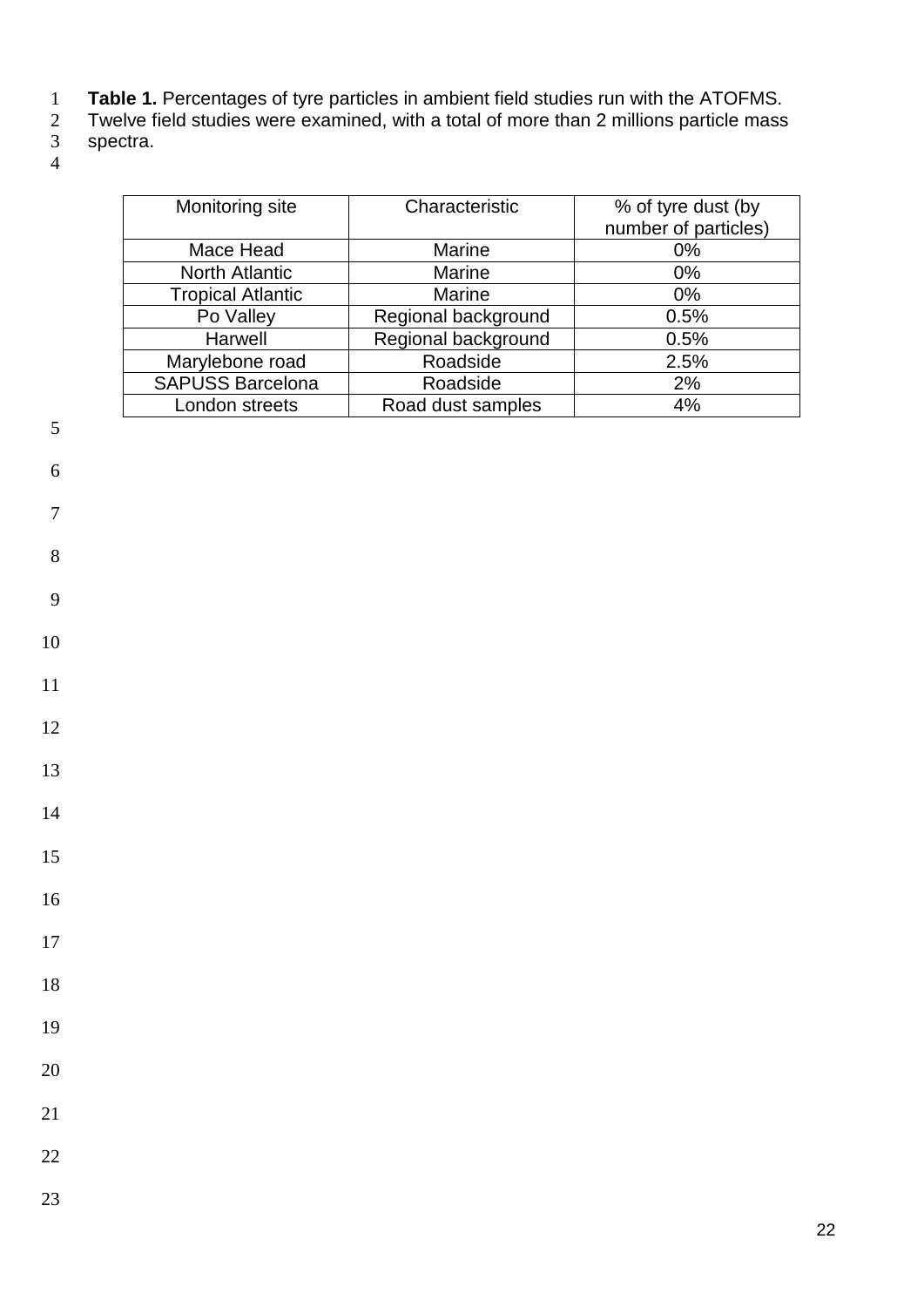

**Figure 1.** Photo of the tyre rig at the University of Birmingham. The arrow points towards the point of contact between the tyre (on the left) and the metal wheel (to the right). for the point of contact between the tyre (on the left) and the metal wheel (to the right). 

| ×                |  |
|------------------|--|
| ×<br>ë<br>۹<br>× |  |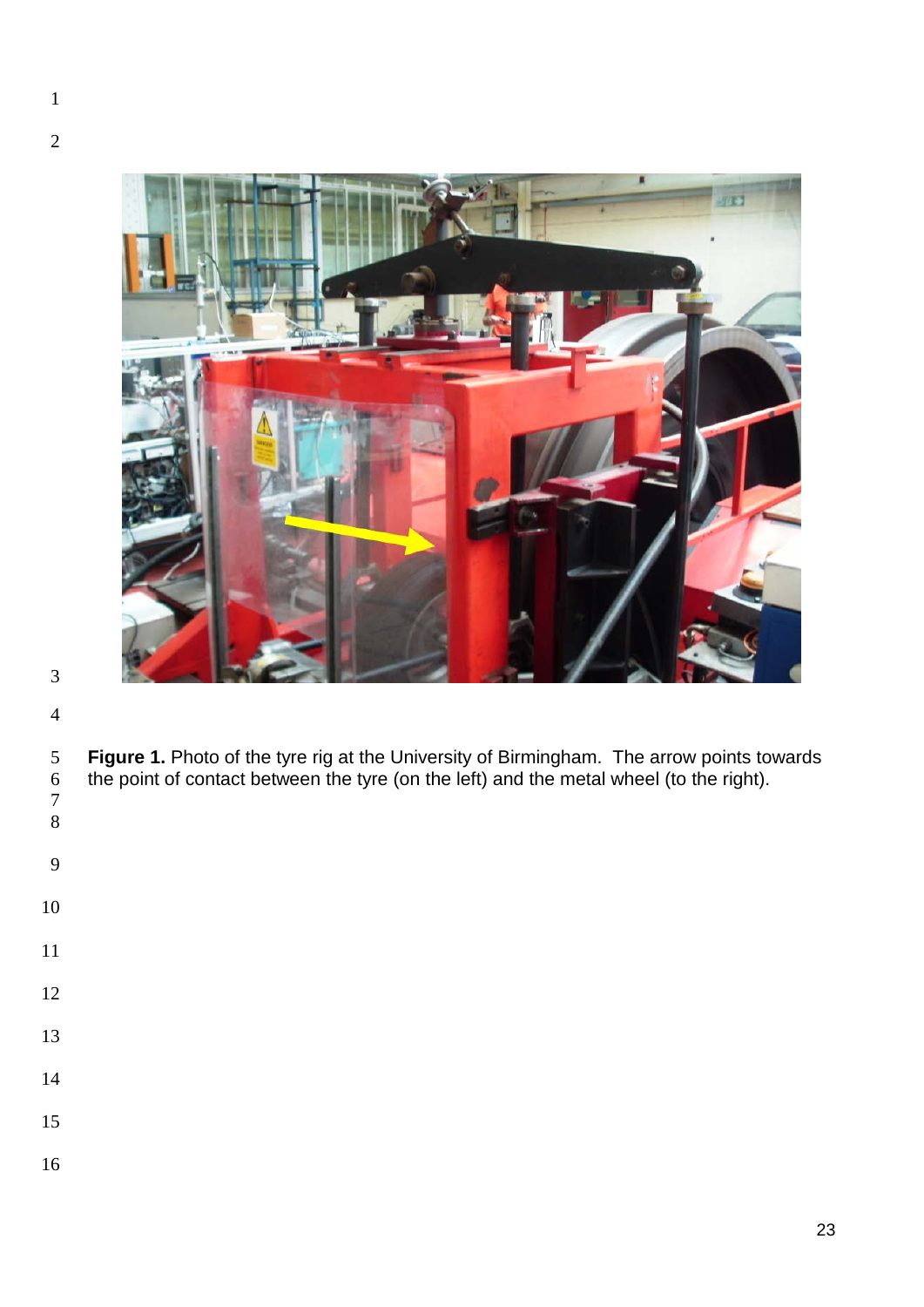

- $\frac{4}{5}$ **Figure 2.** The tyre dust lab experiment. Top chart shows the Art-2a ATOFMS particle type
- 6 associated to tyre dust (ATOFMS counts/hour), middle charts show aerosol size<br>7 distributions (APS, SMPS, nano-SMPS) and bottom chart shows the experimenta distributions (APS, SMPS, nano-SMPS) and bottom chart shows the experimental mode
- used.
- 
-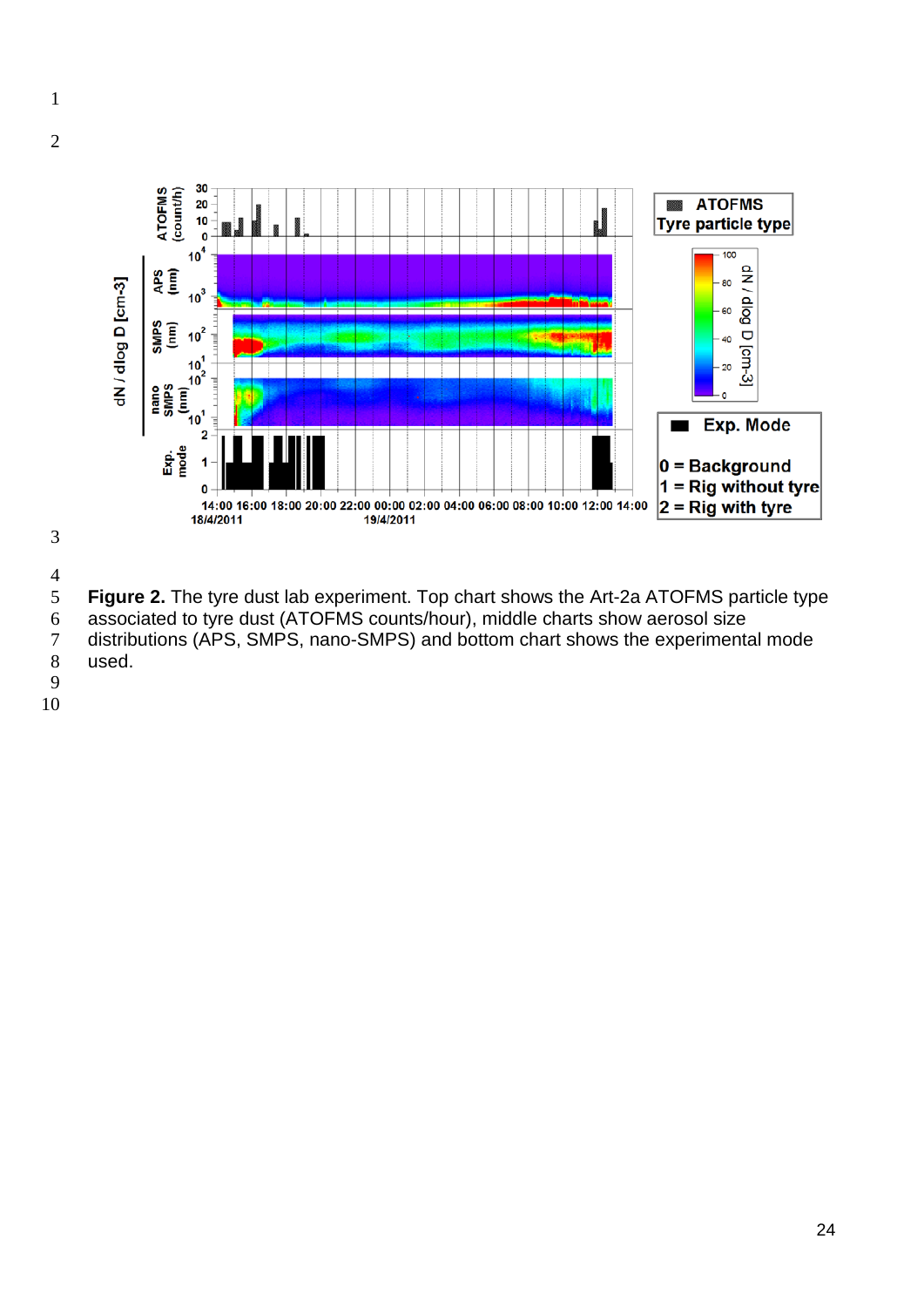

 **Figure 3.** SMPS size distributions of the tyre experiment (and relative background). The difference (average of diff exp 1 and diff exp 2) shows an enhancement of particles at 35 and 85 nm.



**Figure 4.** ATOFMS art2a cluster associated with tyre dust in the laboratory.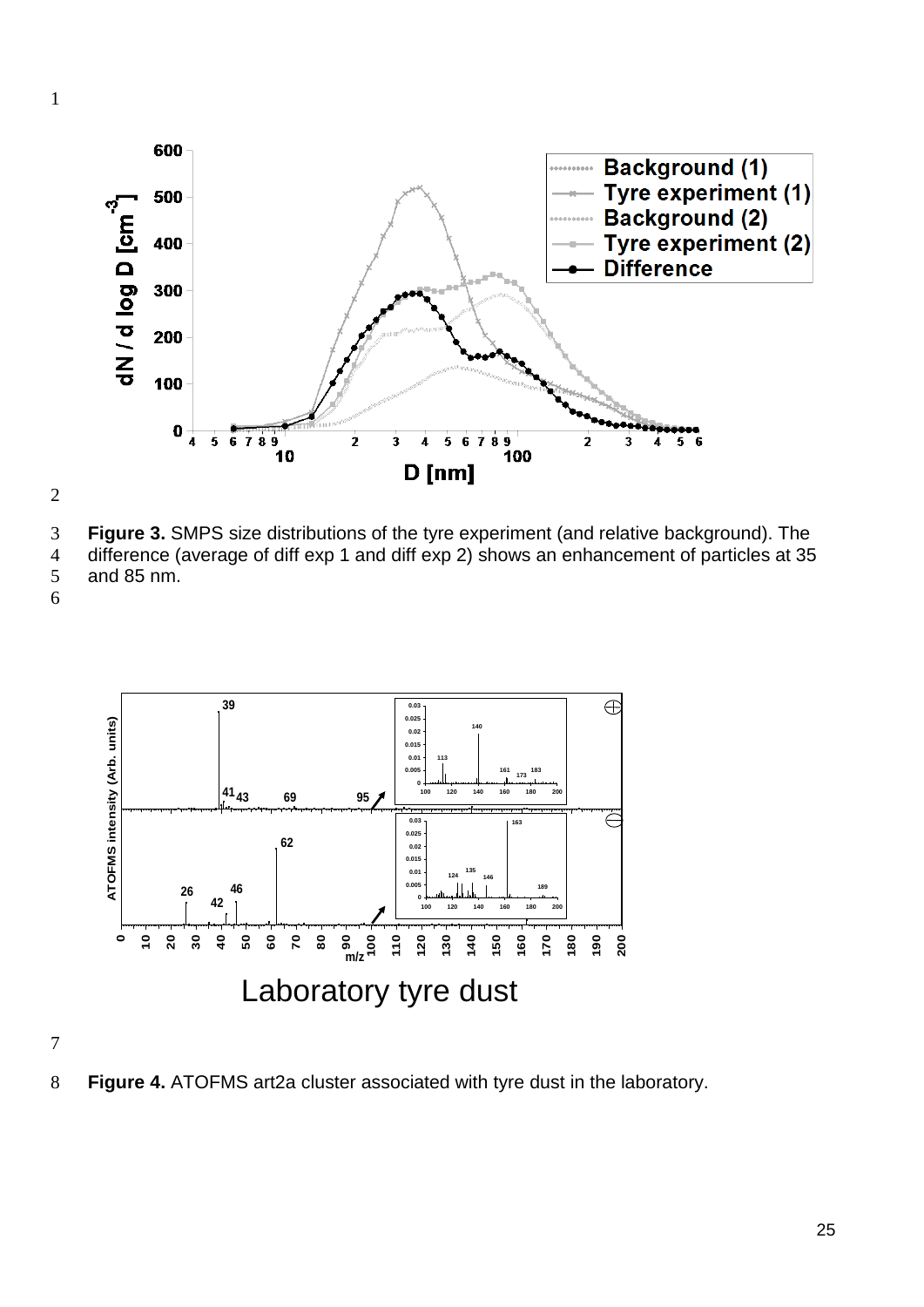



**Figure 5.** Average spectra of road dust single particles containing tyre dust key *m/z*

- peaks.  $\frac{1}{3}$
-